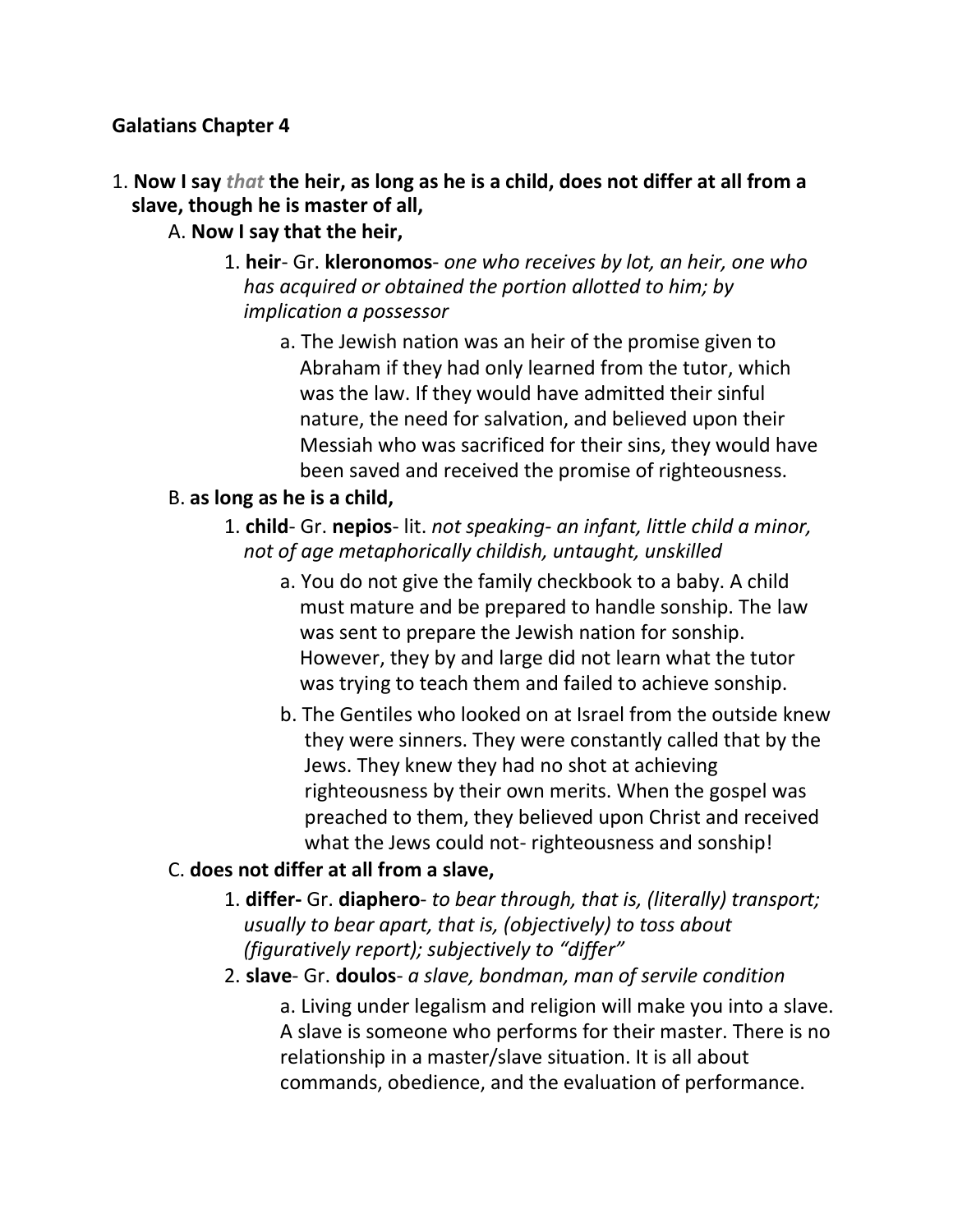b. God wants us to enter into grace and sonship. This involves a personal loving relationship between Father and child. This relationship is all about trust and love, not just performance. In this relationship there will be performance, but you perform out of love and trust.

### D. **though he is master of all**

- 1. **master** Gr. **kurios***- the possessor and disposer of a thing, the owner; one who has control and power of deciding; master, lord*
	- a. As sons of God, we are masters of all that the Father has given to us. However, if we are fleshly or immature then we will be unable to exercise our authority as we should. It is possible for a Christian to be enslaved to the flesh and sin in their experience, even though he is master of all in position.

#### 2. **of all**

- a. We have been blessed with every spiritual blessing in heavenly places in Christ Jesus! Eph. 1:3 We have been given all things that pertain to life and godliness through Christ. 2 Pet. 1:3 All things are ours! 1 Cor. 3:21-22
- b. We must renew our minds to our new position in Christ in order to act as a master over all things given to us by Christ.
- c. We must walk in the spirit to exercise our authority in all things.
- d. We cannot wear our toddler pants spiritually speaking and be master of all things! We need to grow up in all things into Christ Jesus. Eph. 4:15

### 2. **but is under guardians and stewards until the time appointed by the father.** A. **under**- Gr. **hupo**

- 1. minors were under the control and power of guardians and stewards.
- B. **guardians** Gr. **epitropos** *one to whose care or honor anything has been instructed; a curator, a guardian; one who has the care and tutelage of children, either where the father is dead (a guardian of minors), or where the father is still alive.*
	- 1. A minor was under the supervision of either a guardian- *tutor***paidogogos**, or a household manager- *steward*.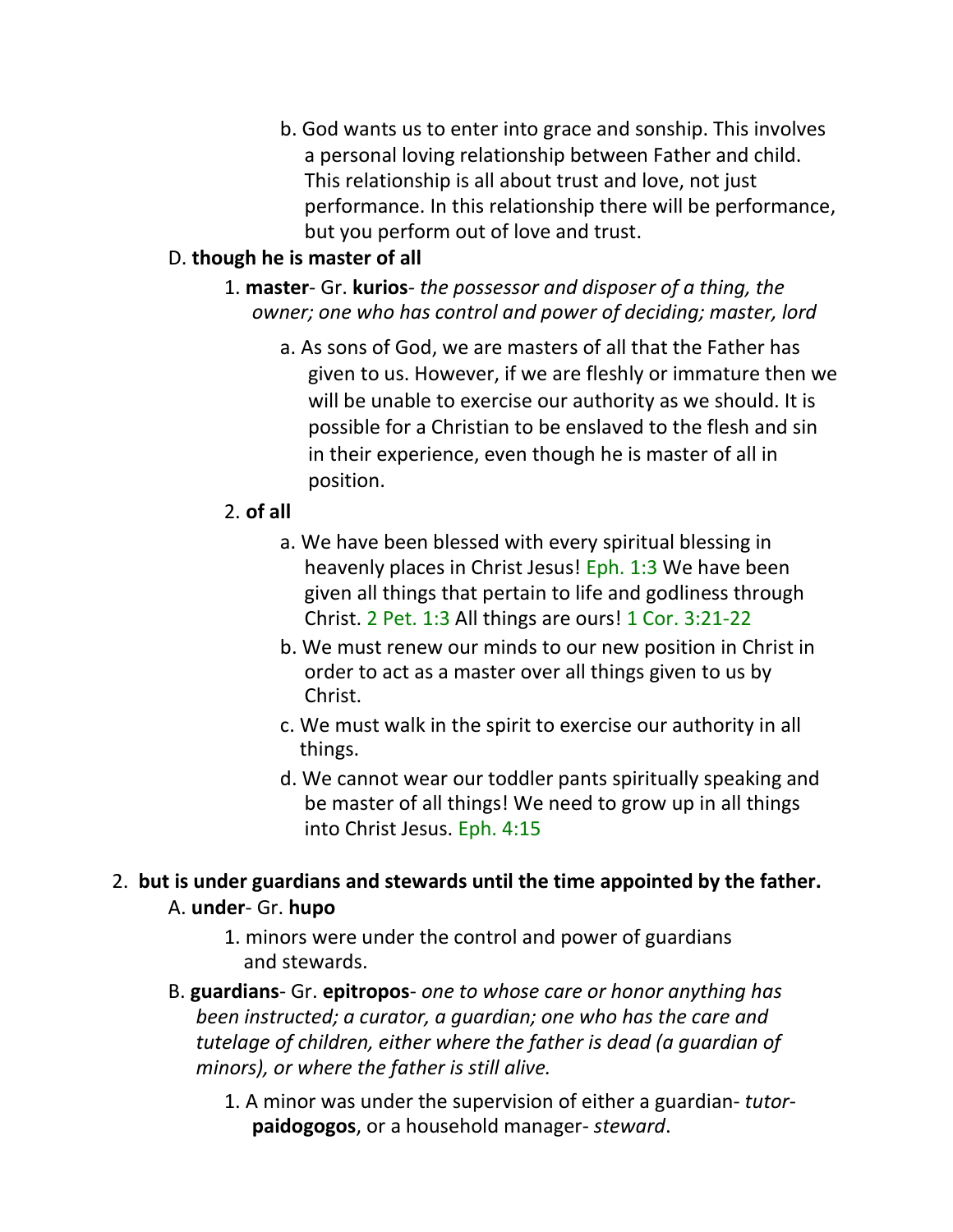- C. **stewards** Gr. **oikonomos** *the manager of household or of household affair, especially a steward, manager, superintendent (whether free-born as was usually the case, a freed-man or a slave) to whom the head of the house or proprietor has entrusted the management of his affairs, the care of receipts and expenditures, and the duty of dealing out the proper portion to every servant and even to the children not yet of age*
- D. **time appointed** Gr. **prothesmios** *set beforehand, appointed, or determined beforehand, prearranged*
	- 1. The time of sonship was determined by the Father.
- E. **by the Father**
	- 1. Jesus said it was not up to us to know the times or the seasons, but that is in the Father's power. Acts 1:7
	- 2. God does not act willy nilly. He has things moving under and by a timetable that He has set.

## 3. **Even so we, when we were children, were in bondage under the elements of the world.**

## A. **Even so we,**

- 1. **even we** *the Jews*
- 2. In this argument Paul is using analogies that applied to the history and situation of the Jews. The Galatians were considering coming under the law. Paul is trying to explain what the law was about to the Galatians to show them that they really did not want to come under it. It would be a huge step backwards for them to do so.

# B. **when we were children,**

1. **children**- Gr. **nepios**- *lit. not speaking; an infant, little child*

# C. **were in bondage under the elements of the world**

- 1. **bondage** Gr. **douloo** *to make a slave of, reduce to bondage,* *metaphorically give myself wholly to one's needs and service, make myself a bondman to him*
- 2. **elements** Gr. **stoicheion** *any first thing, from which the others belonging to some series or composite whole take their rise, an element, first principal the letters of the alphabet as the elements of speech, not however the written characters, but the spoken sounds; the elements from which all things have come, the material causes of the universe the heavenly bodies, either as parts of the heavens or (as others think) because in them the elements of man, life and destiny were supposed to reside the*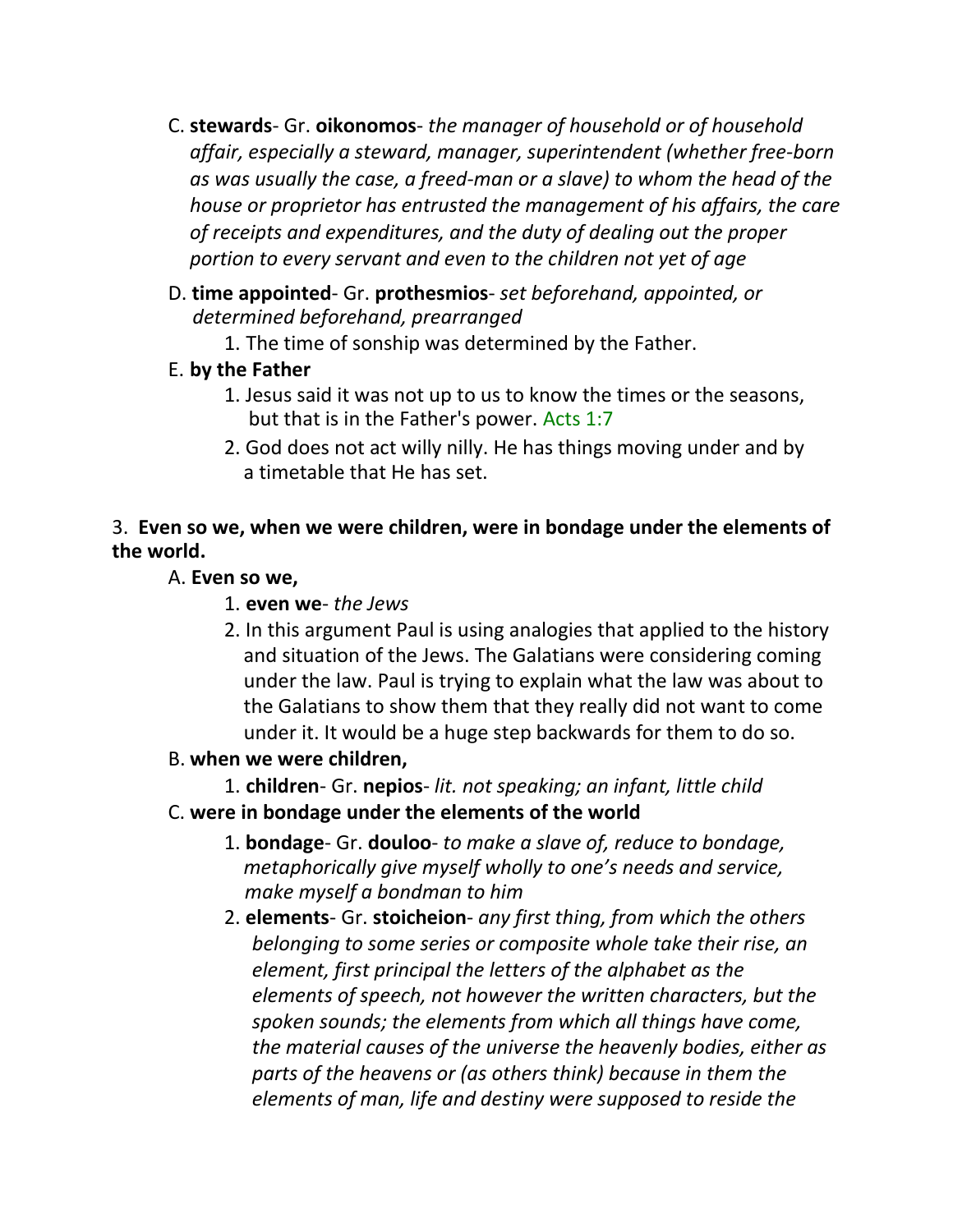*elements, rudiments, primary and fundamental principles of any art, science, or discipline*

- a. The Gentiles were slaves to the elements of the earth. Every earth element [earth, wind, fire, water, etc.] was controlled by a god in their religious beliefs.
- b. Jews also were in bondage to the elements of the earth. They observed new moons, feast days of the calendar, etc.
- c. The Jews believed that angels ruled over the elements of the earth.
- 3. **world** Gr. **kosmos** *an apt and harmonious arrangement or* *constitution, order, government ornament, decoration, adornment, i.e. the arrangement of the stars, 'the heavenly hosts', as the ornament of the heavens.*
- 4. **But when the fullness of the time had come, God sent forth His Son, born of a woman, born under the law,**
	- A. **But when the fullness of the time had come,**
		- 1. **fullness** Gr. **pleroma** *that which is (has been) filled, fulness, abundance; a fulfilling, keeping*
		- 2. **time** Gr. **chronos** *point in chronological time rather than a season in which the Greek word karios would have been used.*
			- a. The book of Daniel gave the precise time that Messiah would come. Dan. 9:24-26 Jesus came on time!

#### B. **God sent forth His Son,**

- 1. **sent forth** Gr. **exapostello-** *to send out as an apostle or delegated messenger.*
- 2. **His Son** Gr. **huios** *adult, legal heir with full rights to the family name and resources*
	- a. Notice first that God **sent forth His Son**. This speaks of the deity of Christ. Next, we see that **He was born** which speaks of His humanity.
	- b. Christ was God's Son, eternally begotten of Him.

#### C. **born of a woman,**

- 1. **born** Gr. **ginomai** *came to be*
	- a. In His humanity Jesus came to be. Rom. 1:3 In His Deity as the Son of God He always was. As a Son He was given, in His humanity He was born. Isa. 9:6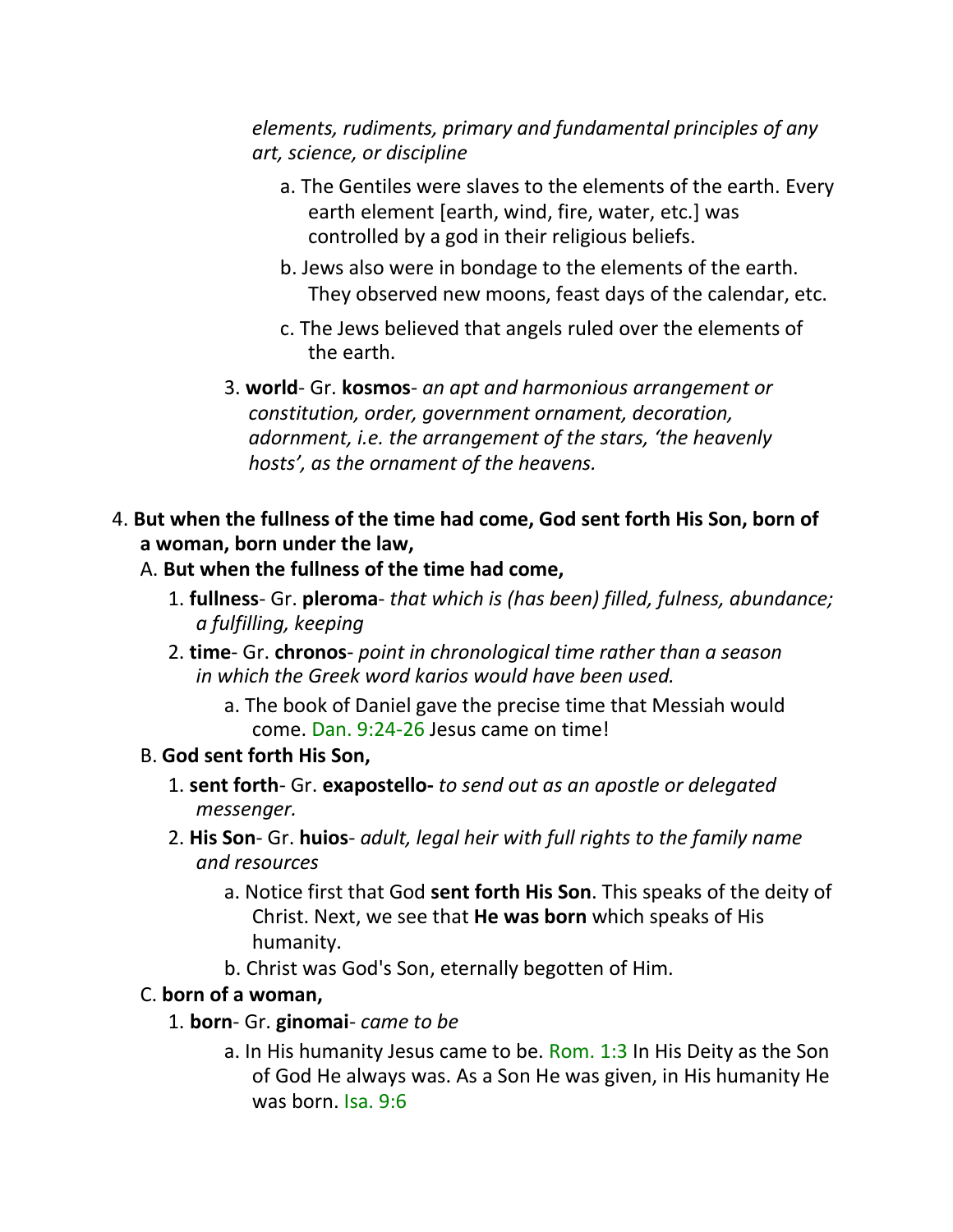- 2. **woman** Gr. **gune** *a woman of any age, whether a virgin, or married, or a widow*
- D. **born under the law**
	- 1. **born** Gr. **ginomai-** *to become*
	- 2. **under the Law**
		- a. Jesus chose to come under the law in order fulfill the it, set it aside, and bring the Abrahamic Covenant to fulfillment to all mankind who would believe as did His father Abraham. Rom. 15:8
- 5. **to redeem those who were under the law, that we might receive the adoption as sons.**
	- A. **to redeem those who were under the law,**
		- 1. **redeem** Gr. **exagorizo** *to purchase out of the market, to redeem by payment of a price to recover from the power of another, to ransom, buy off, to buy up, to buy up for one's self, for one's use*
			- a. Jesus was born under the law so He could redeem those under it.
			- b. Jesus redeemed those under the law by fulfilling the law- He fulfilled its positive commands and all its negative condemnations and sentences given to all who broke it. He fulfilled it positively by His perfect life. He fulfilled the righteous condemnation of the law by His perfect sacrifice on the cross. He put away the law and brought the new creation into reality by His resurrection. Heb. 7:18-19, 8:13
		- 2. **under the law**
			- a. Those that live under the law are blinded to the way of escape from sin which is by grace through faith.
	- B. **that we might receive the adoption as sons.**
		- 1. **might receive-** Gr. **apolambano** *to take, accept, receive*
			- a. Notice the word "might". This means it is not a foregone conclusion for everyone to be adopted as sons. You must **receive** the adoption by faith. Rom. 8:15, Gal. 4:5 Universalism which teaches all people are children of God is false.
		- 2. **adoption of sons** Gr. **uihothesia** *lit. son placing to place as a legal heir with rights to the family name and resources.*
			- a. As we have seen in the time of the Bible the Romans and Greeks adopted children born in their own house and made them legal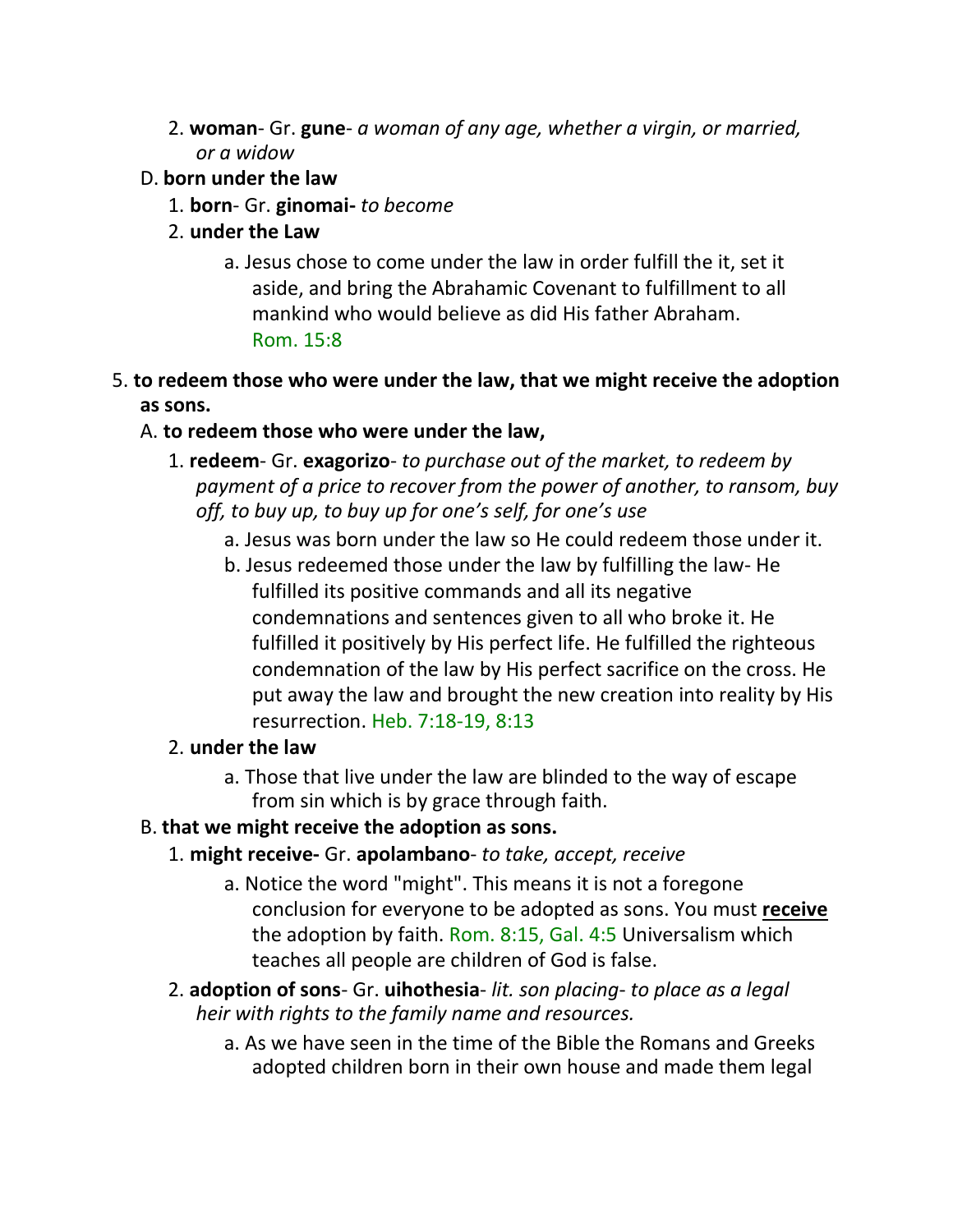sons with the right to use the family name and resources. Once a Jew, or Gentile for that matter, receives Christ by faith, they receive adoption as a son into God's family and have the right to use the family name and resources.

- b. Our adoption involves our spirit, soul, and body. Our spirit has received adoption already. Our soul is being renewed to adoption, and our body awaits the adoption at the resurrection. Rom. 8:23
- c. The promise of adoption was given to Israel. Rom. 9:4 However, it had to be received by faith in Christ. Israel rejected the SON, so the gospel was preached to the Gentiles. They received the SON by faith and received adoption as SONS! Eph. 1:4
- 6. **And because you are sons, God has sent forth the Spirit of His Son into your hearts, crying out, "Abba, Father!"**
	- A. **And because you are sons,**
		- 1. **sons** Gr. **huios**
	- B. **God has sent forth the Spirit of His Son into your hearts,**
		- 1. **sent forth** Gr. **exapostello** *to send forth as an apostle, send as a delegated messenger*
			- a. This same Greek word was used of the Father sending Jesus as an apostle to the earth. vs. 4 Jesus said that He was sending another Comforter that will be with you. John 14:16 The Holy Spirit is a sent apostle from the throne of God to us bearing the message and testimony of Christ and of sonship in our hearts. John 15:26 The Greek word for "another" is **allos** which means *the same in character and quality.*

## 2. **the Spirit of His Son**

- a. This is the Holy Spirit. The Holy Spirit is also the Spirit of the Father. Both the Father and Jesus sent the Holy Spirit to minister for them on the earth. John 15:26
- 3. **into your hearts** The heart is the inward man, which comprises the spirit and soul. You must see by context if the heart is referring to our spirit or our soul. Here it is referring to our spirit. The Holy Spirit has been sent into our spirit. We are one spirit with Him. 1 Cor. 6:17
- C. **crying out** Gr. **krazo** *cry out aloud, speak with a loud voice, or scream*
	- 1. The Holy Spirit does not cry out Abba, Father but enables us to cry out Abba, Father! It is by the Spirit that we cry out Abba, Father!Rom. 8:15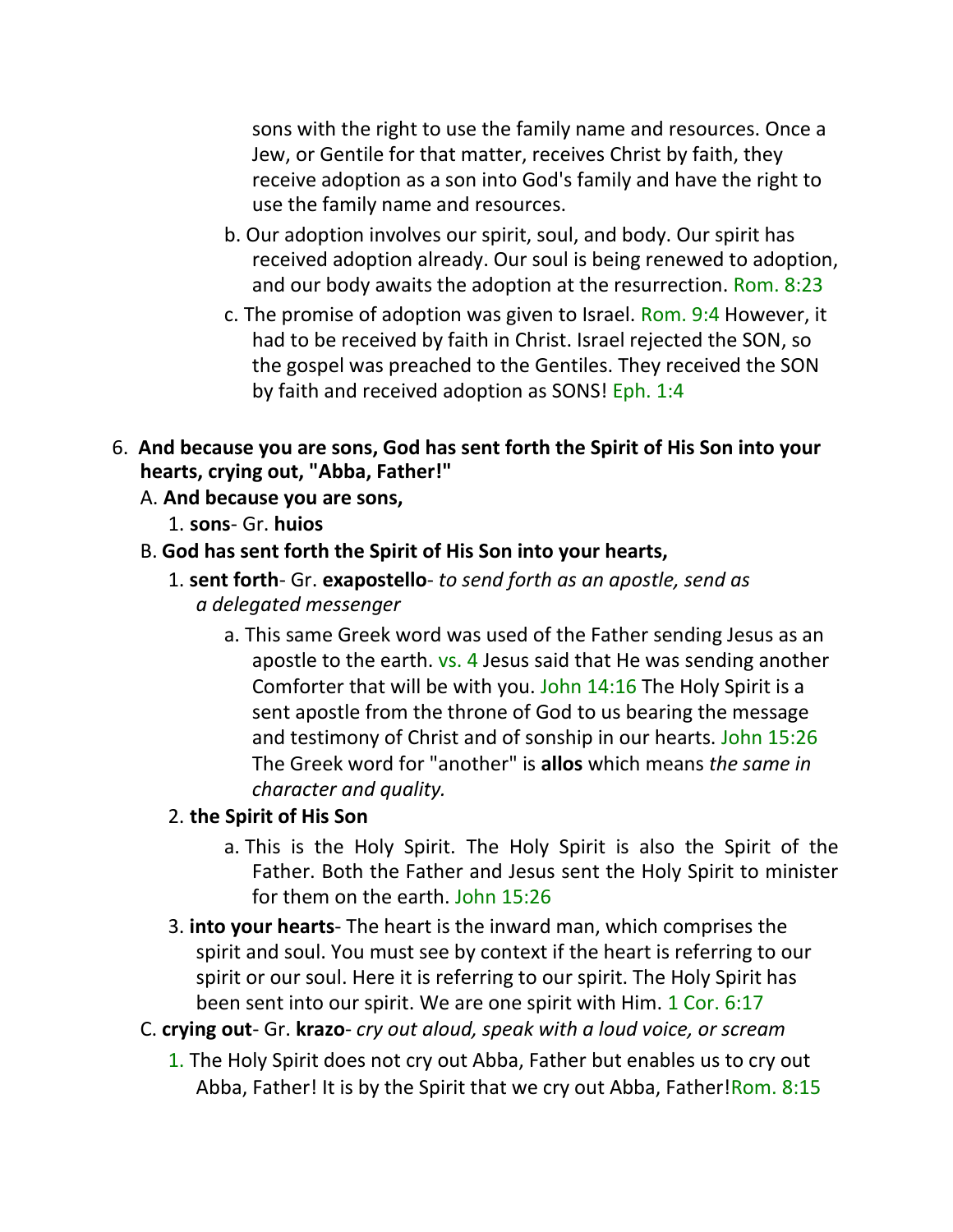#### D. **Abba, Father**

- 1. **Abba** Gr. "Abba"- *is the Aramaic word for "Papa," a term of special intimacy rarely if ever used in Judaism to address God directly*
	- a. One thing we need today is balance. One area we need balance in is in our view of God. Some only refer to Him in formal terms as God and Father. Some only know Him in familiar and relaxed terms such as Abba- papa, daddy.
	- b. We need to have balance in this. There are times in which we are very intimate with God and familiar, but there are also times in which we need to revere and be in awe of the God Almighty. Jesus is our brother but also, He is God Almighty! Rev. 4:8 I believe maturity will bring us into a balance of intimacy [Abba] and the fear [holy awe and reverence] of God.
- 7. **Therefore you are no longer a slave but a son, and if a son, then an heir of God through Christ.**

## A. **Therefore you are no longer a slave but a son,**

- 1. **slave** Gr. **doulos**
	- a. Under the law people were slaves. The master slave relationship deals with only performance. There is no relationship in it at all. There must be constant obedience in order to just survive. If you failed there was harsh discipline. There were no birthday parties given to slaves.

### 2. **a son**- Gr. **huios**

a. Grace brings us into sonship and intimate relationship with the Father. He celebrates you all the time like the father did for the prodigal son! He puts His robe of righteousness around you, puts the signet ring of authority on your finger, and sandals of peace on your feet! All this happens because the fatted calf has been sacrificed for you! **The fatted calf represents Jesus**. The fatted calf is the forgotten central figure in the story of the Prodigal Son mind you.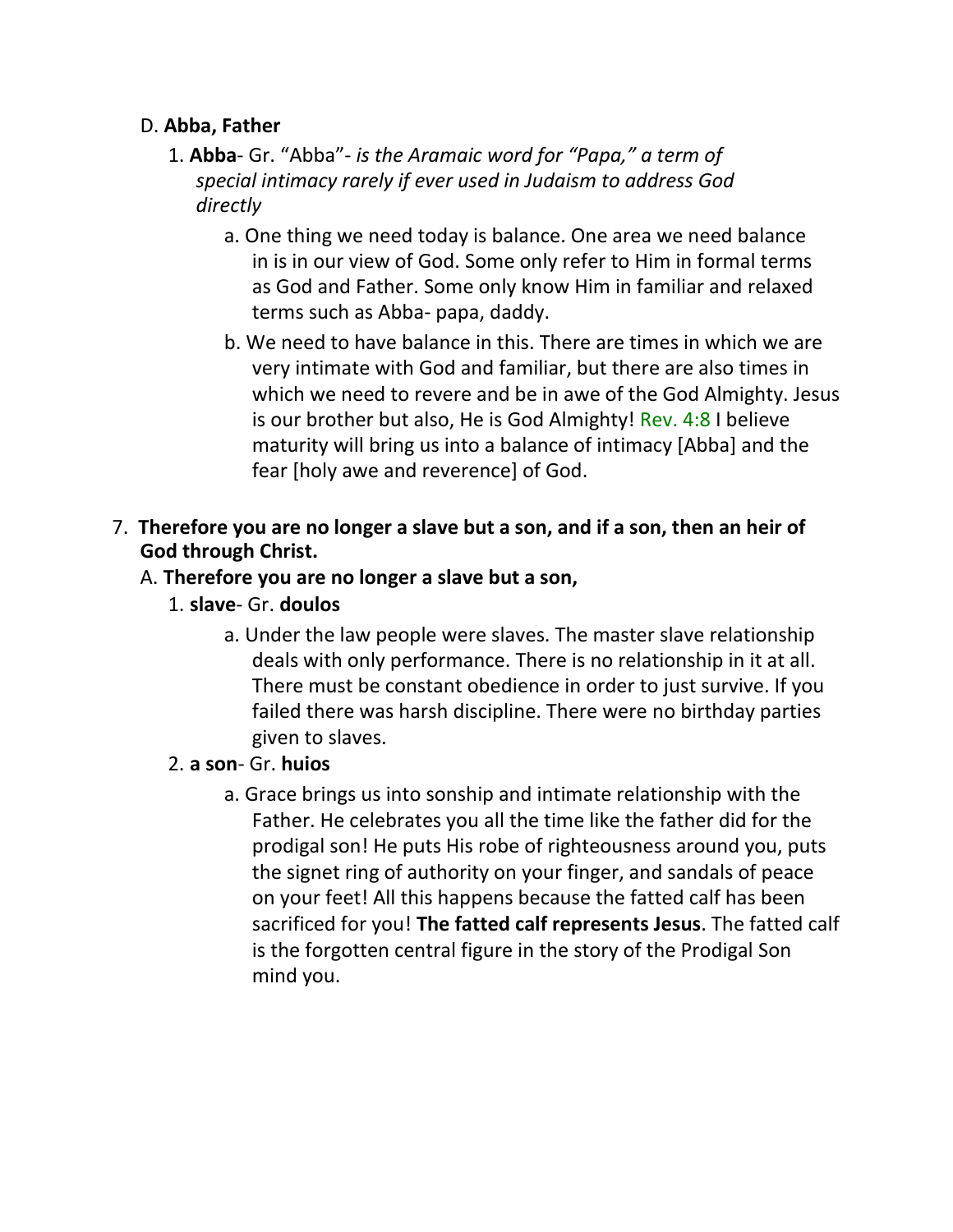#### B. **and if a son,**

- 1. **if a son** translate *since a son*
- C. **then an heir of God through Christ**
	- 1. **heir of God** Christ is the heir of God. You have been placed into the firstborn son at salvation. You now are heirs of God and joint heirs with Jesus! Rom. 8:17
	- 2. **through Christ** Everything we have in the Christian life is through Jesus. Many people act like they deserve everything they have, or they are king's kids because they are so lovable. No, folks! It is only through Christ, and Him alone, do we get to experience the favors of God.

### 8. **But then, indeed, when you did not know God, you served those which by nature are not gods.**

### A. **But then indeed,**

1. Until now Paul had been talking about the Jews experience under the law. Now, Paul switches to the Galatians and their experience as heathen before their conversion.

### B. **when you did not know God,**

- 1. **did not know** Gr. **eido ou** *did not perceive or know accurately*
	- a. We can only know God through Jesus Christ. Jesus Christ came to reveal the Father. The Spirit reveals Christ.
	- b. In religion we can only know about God, not know God Himself in an intimate relationship.
	- c. The heathen ignorantly worship God. Acts 17:23
	- d. The Gentiles did not know God. 1 Thess. 4:5

## C. **you served those which by nature are not gods**

## 1. **served**- Gr. **douleo**- *to perform slave's service*

- a. The various gods that the heathen worshipped only demanded rituals- not relationship, love, or faith.
- 2. **nature** Gr. **phusis-** *the sum of innate properties and powers by which one person differs from others*
	- a. The heathen worshipped the stars, earth, wood, and stone. These by nature are not God, but the creation of God. Acts 17:29
- 3. **gods** Gr. **theos** *little gods opposed to the one true God.*
	- a. What the heathen actually worshipped were demons, not gods. 1 Cor. 10:20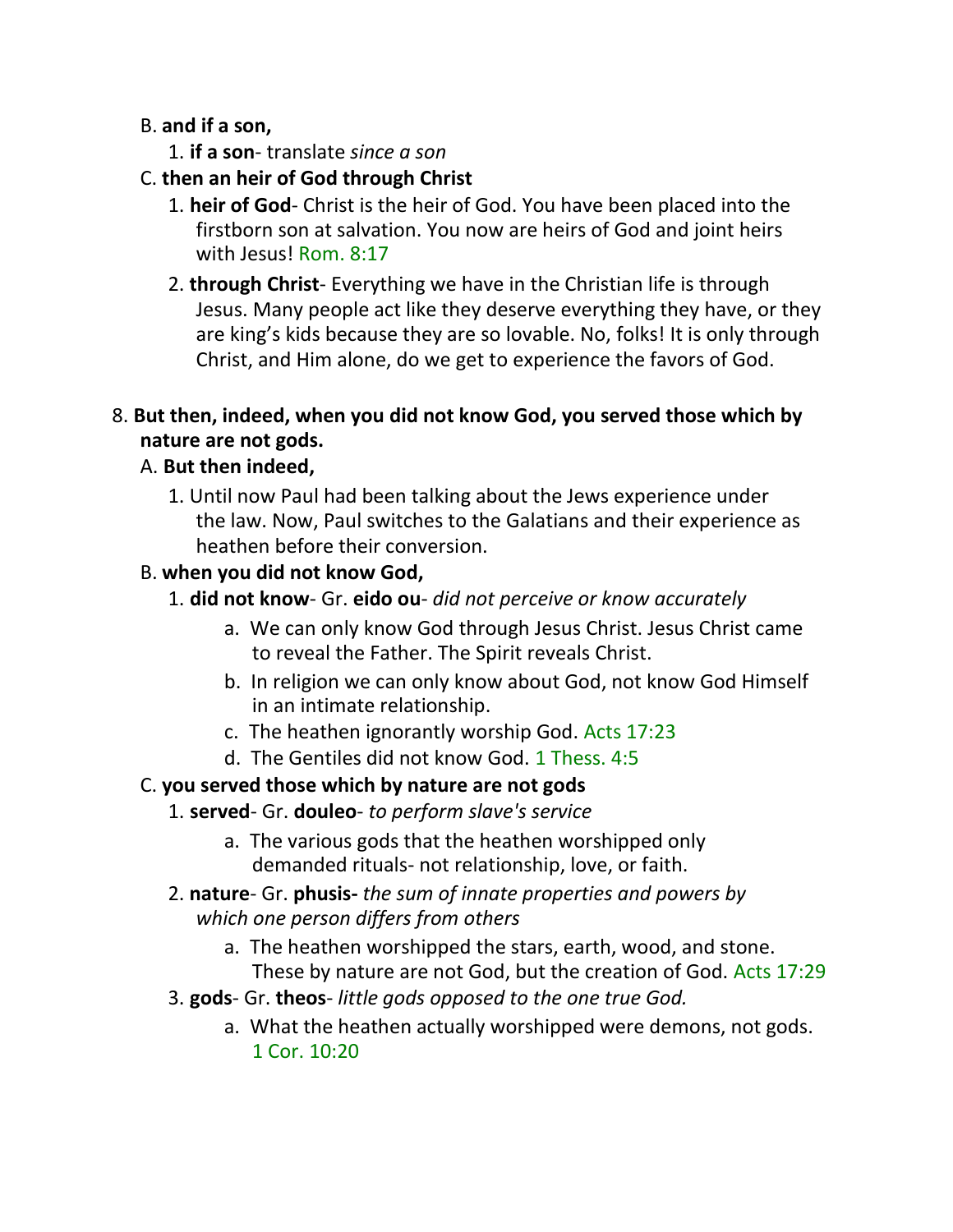- 9. **But now after you have known God, or rather are known by God, how** *is it that* **you turn again to the weak and beggarly elements, to which you desire again to be in bondage?**
	- A. **But now after you have known God,**
		- 1. **known** Gr. **ginosko** *to have a progressive experiential knowledge in relationship*
			- a. God cannot be known through religion. You only know about God in religion. Knowing God comes through a relationship with God through the new birth by grace through faith. Matt. 11:27, Jn 17:3,
	- B. **or rather are known by God,**
		- 1. **known by God-** God only knows those that belong to Him by the new birth and relationship. 2 Tim. 2:19 God knows about unbelievers but does not know them in relationship, just like unbelievers can know about God, but cannot know Him without a relationship.
			- a. Jesus said that in the end day many will cry out Lord, Lord, but He will say; depart from me for **I NEVER KNEW [ginosko] YOU**. Matt. 7:23
			- b. How precious it is to be known by God. This is an intimate term of relationship and personal care.
			- c. It is interesting that God never called anybody directly by name in the Bible that He did not have a relationship with them. All that He calls directly by name, He knew in a relationship of faith. Ex. 33:17, John 10:3, 14,
			- d. No matter how much we know God it is not as well as God knows us. One day we will know God like He knows us! 1 Cor. 13:12

## C. **how is it that you turn again to the weak and beggarly elements,**

- 1. **turn again** Gr. **epistepho palin** *to return or turn back again*
	- a. This is not referring to the Galatians returning to the law, because they were heathen before they were saved. They had recently learned of the law from the Judiazers. The Judiazers had promised to perfect the Galatians through the law. Gal. 3:3 They told the Galatians that they had made a good start in serving God by turning to the Jewish Messiah, but now they needed to go all the way and accept the Jewish law to be fully pleasing and perfect before God.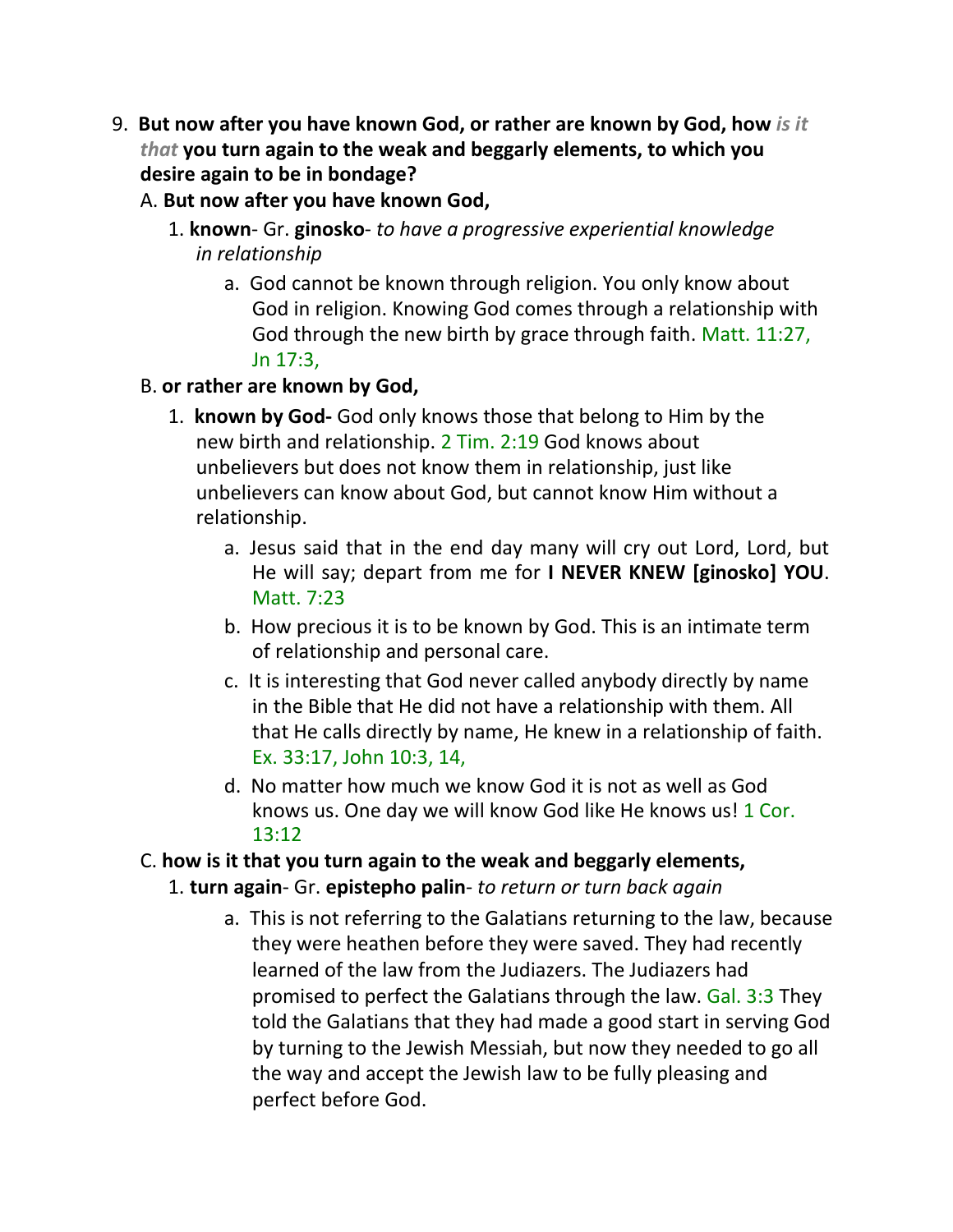- 2. **weak** Gr. **asthenes** *weak, feeble, infirm*
	- a. The law was weak and unprofitable because it could not make man perfect. It just shows man his flaws. Heb. 7:18
- *3.* **Beggarly** Gr. **ptochos** *destitute of wealth, influence, position, honor; helpless, powerless to accomplish an end; poor, needy; lacking in anything*
	- a. Rituals are bankrupt. They cannot provide anything for man.
- 4. **elements** Gr. **stoichion** *any first thing, from which the others belonging to some series or composite whole take their rise, an element, first principal the letters of the alphabet as the elements of speech; the elements from which all things have come, the material causes of the universe the heavenly bodies, either as parts of the heavens the elements, rudiments; primary and fundamental principles of any art, science, or discipline*
	- a. Before the Galatians were saved, they worshipped other gods by rituals. These rituals included worship at different seasons, new moons, and the observation of certain days. They worshipped gods of the sky and earth and made animal sacrifice to them. Then the Galatians heard the simple gospel and believed. They were saved by grace through faith. Then the Judiazers came in promising more with the law. Under the law you had to observe rituals at the new moon and feast days and observe certain days. You had to ritually sacrifice certain animals. In essence they were going back under the bondage of ritual and the weak and beggarly elements of the earth!

#### D. **to which you desire again to be in bondage.**

- 1. **desire** Gr. **thelo** *to will, have in mind, intend to be resolved or determined, to purpose; to take delight in, have pleasure in*
	- a. The law looks VERY appealing to the flesh. In religion you have the illusion of being in control while you profess that God is in control.
	- b. Religion promises that you can control God's response to you by your performance.
	- c. Religion promises that you can be the reason for your blessings.
	- d. Religion is all about self-improvement. One thing self likes to do is to try to improve itself and then compare with others.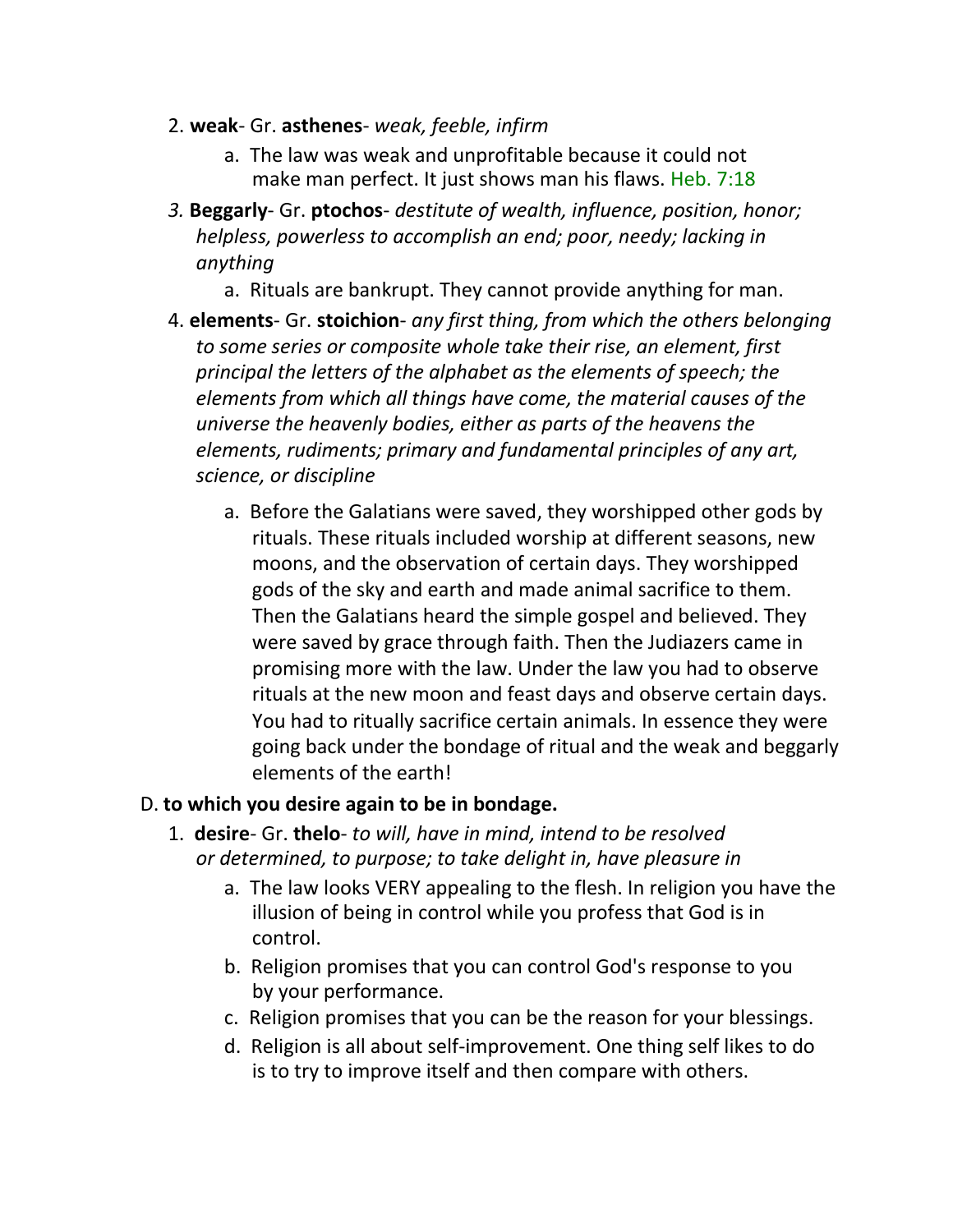- e. Turning from a relationship with Christ to religion is displeasing to God and destructive. Heb. 10:38-39
- 2. **bondage** Gr. **douleo** *to serve as a slave*
	- a. Religion will bring you into bondage to sin, fear, condemnation, guilt, and your flesh.
	- b. Trying to improve yourself in religion is like trying to clean your feet while standing in a mud puddle. You soon find that it is not getting you anywhere no matter how diligent you are in the attempt.

# 10. **You observe days and months and seasons and years.**

- A. **observe** Gr. **paratereo** *to stand beside and watch, to watch assiduously, observe carefully; to observe, keep scrupulously to neglect nothing requisite to the religious observance of*
	- 1. Under the law you had to keep every ritual perfectly. For instance, if the High Priest did not do everything exactly right on the Day of Atonement, he would be struck dead when he entered into the Holy of Holies! They would tie a rope around his ankle so that they could drag him out if he was struck dead in there! Talk about occupational hazards!
		- a. Often, we act that way in our own walk with the Lord. We are afraid that if we did not do everything right or say everything right or missed a step then God will withhold from us or worse punish us. Remember this: Jesus did everything right for us. He did not miss anything or mess up anything. He was perfect and His perfection has been accepted by the Father on our behalf. God is gracious and merciful to us even if we do not always do it right, which is most the time! No one does everything right all the time folks! We should strive for that, but we will not get there in this life.

# B. **days**- Gr. **hemera**

- 1. This refers to Sabbath days
- C. **months** Gr. **men**
	- 1. This refers to the monthly sacrifices that were to be made every new moon.
- D. **seasons** Gr. **karios**
	- 1. This refers to the feasts that divided up the seasons of the year.
- E. **years** Gr. **eniautos**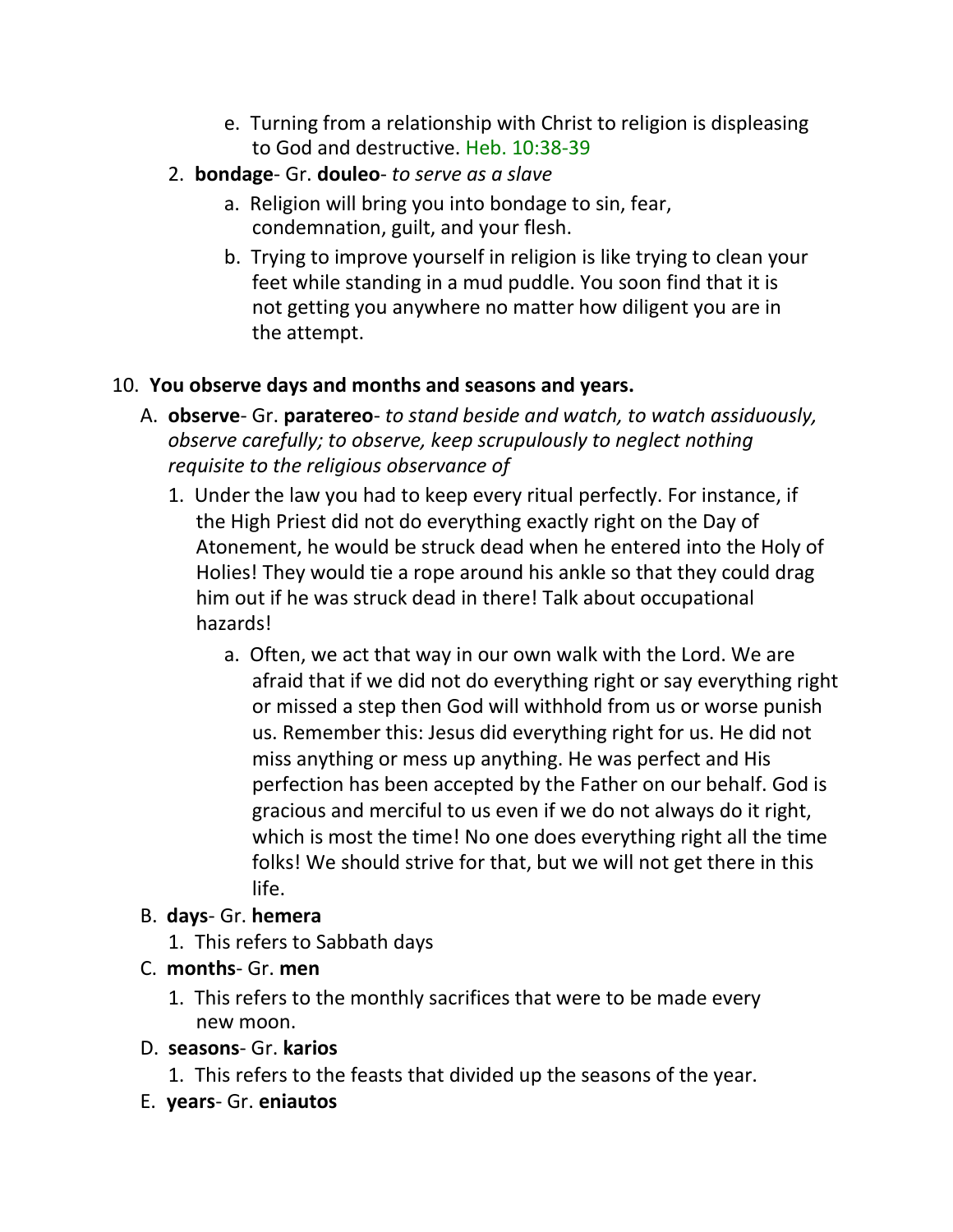- 1. This speaks of the year of Jubilee
	- a. All the rituals that went with these were weak and profitless unless you understood what they stood for which was Jesus and His work on the cross. Col. 2:16-17
	- b. Now that we have accepted Christ by faith, we no longer need to observe days, months, seasons, and years. Every day is the same now. No day is holy in itself, but every day is holy unto the Lord! We should worship God every day! Rom. 14:5-6

### 11. **I am afraid for you, lest I have labored for you in vain.**

## A. **I am afraid for you**

## 1. **afraid**- Gr. **phobeo**

a. It is a fearful thing to turn from faith in Christ and to start trusting in your works and performance to be accepted before God.

## B. **lest I have labored for you in vain.**

- 1. **labored** Gr. **kopiao** *to grow weary, tired, exhausted; to labor with wearisome effort, to toil*
	- a. The ministry is spelled W.O.R.K.!
	- b. We are to labor in the Word and prayer. 1 Tim 5:17, Col. 4:12
- 2. **vain** Gr. **eike** *inconsiderably, without purpose, without just cause; without success or effort*
	- a. It is possible to make the labor of a minister to be in vain if you do not listen, do not believe, or fail to put what they say into practice.
	- b. It is possible to make the finished work of Christ vain in your life if you put your trust in yourself and your own works. Gal. 5:4
	- c. When it appears that our labor is in vain towards others, we need to stand on the promise of 1 Cor. 15:58.

### 12. **Brethren, I urge you to become like me, for I** *became* **like you. You have not injured me at all.**

## A. **Brethren,**

- 1. Although Paul being a Jew, he calls these Gentiles brethren.
- 2. Paul calling them brethren means that he believes they have not denied the faith all together.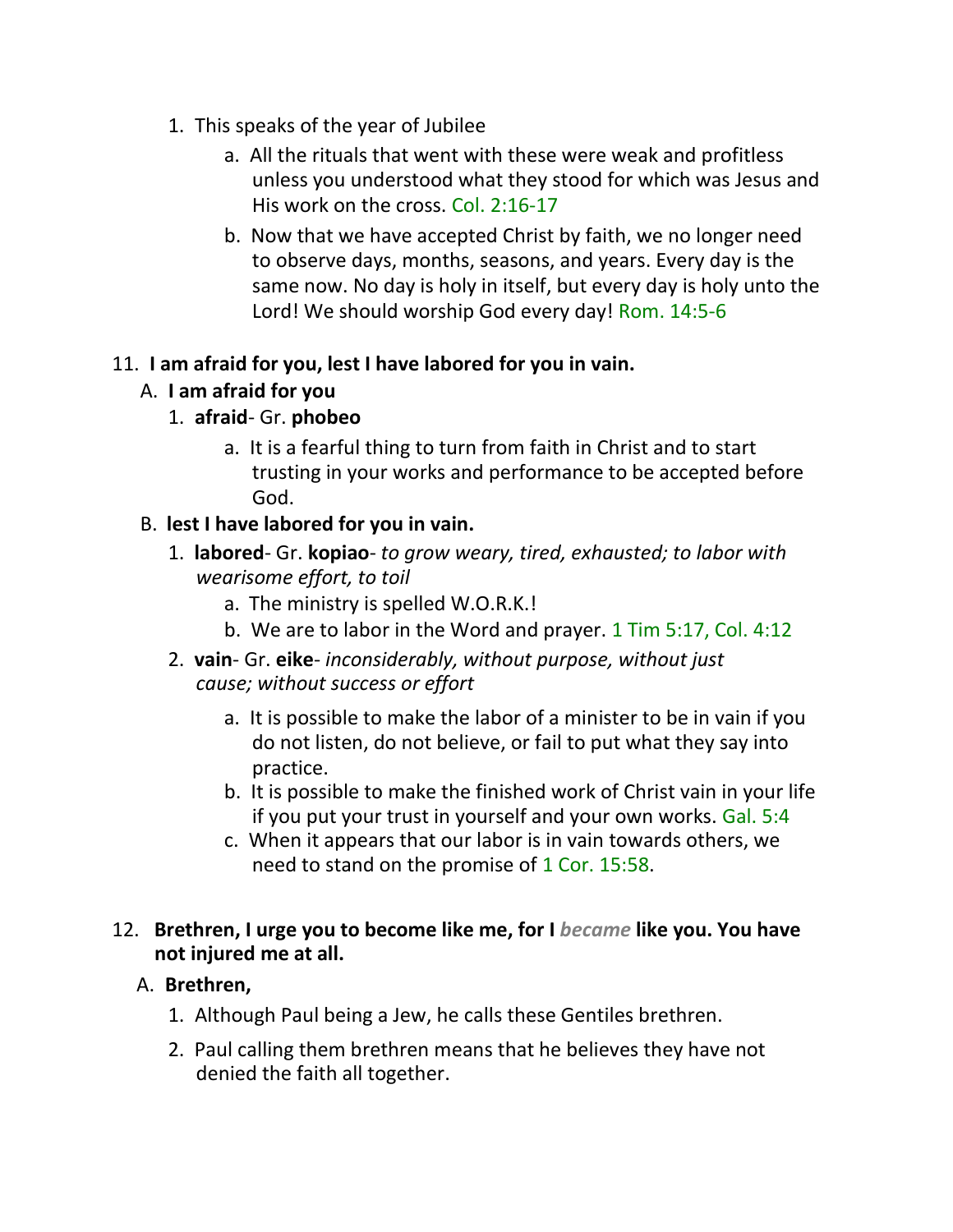#### B. **I urge you to become like me**

- 1. **urge** Gr. **deomai-** *to ask, beg; to desire, long for*
- 2. One that is under grace and free from the control and constraint of the law. The Galatians were free from the law, but they have put themselves under it.

#### C. **for I became like you**

- 1. One that lives like a Gentile free from the Law.
- 2. Peter had done the same. Gal. 2:14
- 3. Paul would do this wherever he went in order to win those he was ministering to. 1 Cor. 9:20-23

#### D. **You have not injured me at all**

- 1. **injured** Gr. **adikeo** *to act unjustly or wickedly, to sin; to do wrong, to do hurt, to wrong someone, act wickedly towards him, to hurt, damage, harm*
	- a. Up to this point Paul had been fairly harsh with the Galatians. He now makes sure that they know that his strong exhortations have not come from him feeling wronged by the Galatians but rather from love and great concern.
	- b. When people do not receive your teaching or turn from it, then it is a temptation for the minister to take it personally. We must not do that. Paul guarded against that. 2 Cor. 2:5

#### 13. **You know that because of physical infirmity I preached the gospel to you at the first.**

- A. **know** Gr. **eido** perf. tense- *you have known and still do*
- B. **physical infirmity** Gr. **asethenia sarx** *weakness of flesh*
	- 1. infirmity means weakness or sickness.
	- 2. sarx means flesh. It can mean our natural body or the sinful impulses that operate in and through the body.
	- 3. Here it means weakness of the natural body.
- C. **preached the gospel** Gr. **euaggelizo** *to proclaim the good news or message*
	- 1. Paul had preached the gospel to the Galatians on his first and second missionary journeys.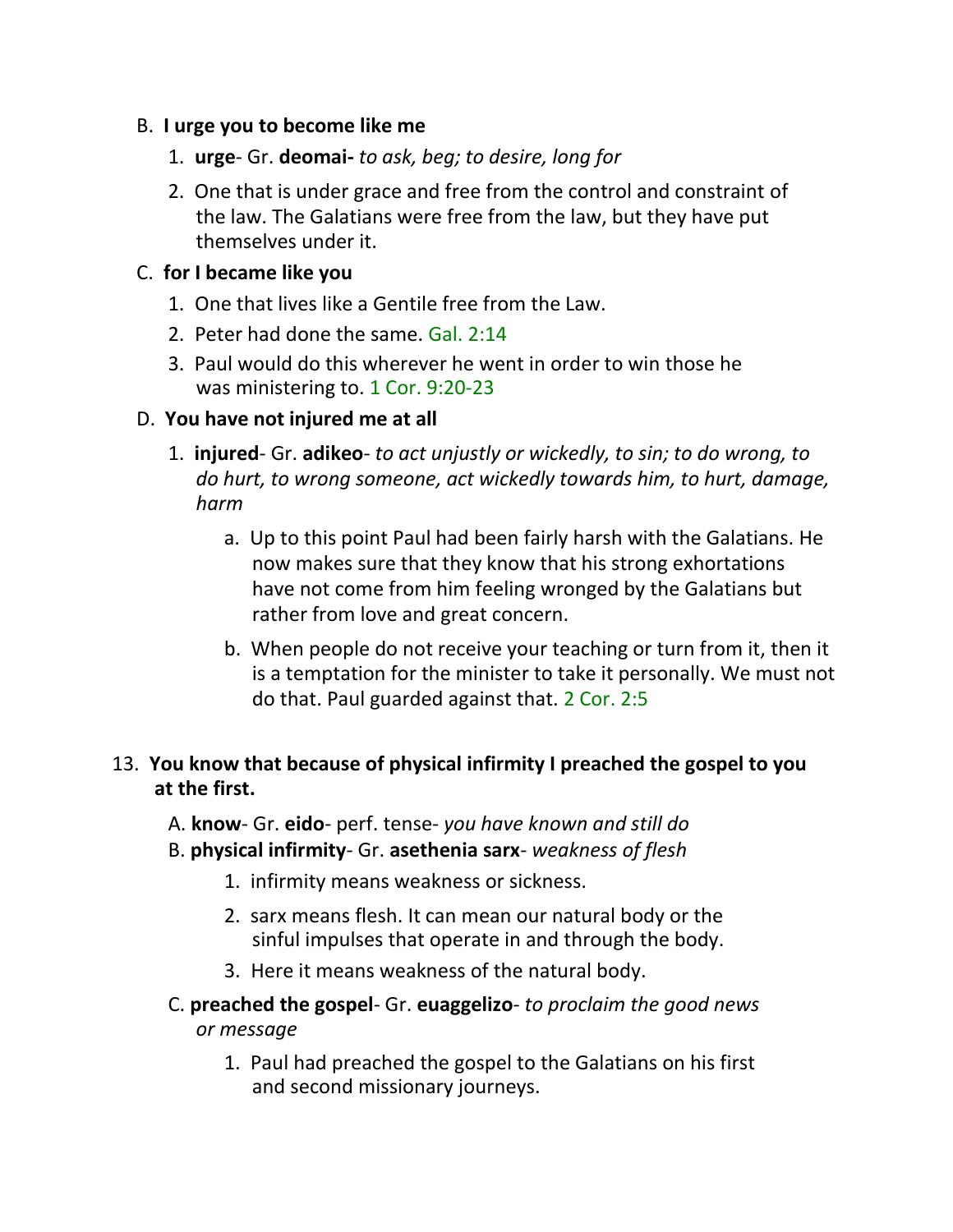#### D. **at the first**- Gr. **proteron**

- 1. At the first implies that he is speaking of when he was with them on his first missionary journey.
- 2. It is important to take scripture in context. Some take the phrase infirmity of the flesh and immediately surmise that Paul was sick. They try to do detective work and piece a scripture here and scripture there and come up that he had an eye disease! Come on folks! Read the whole verse! He is saying here that when he was first with them, he was weak in the flesh.
- 3. Let us look at when Paul was with the Galatians. The region of Galatia that Paul was ministering in comprised of the cities of Antioch, Derbe, Lystra, and Iconia. We see in the book of Acts that on his first missionary journey to Galatia that in the city of Lystra Paul was stoned to death or near death. However, the Lord rose him up and he returned into the city and continued to minister to them. Let me ask you a question? If you had just been stoned, do you think there might be some weakness of your flesh? Ok, I thought so...
- 14. **And my trial which was in my flesh you did not despise or reject, but you received me as an angel of God,** *even* **as Christ Jesus.**
	- A. **And my trial which was in my flesh you did not despise or reject,**
		- 1. **trial-** Gr. **peirasmos-** *the trial of man's fidelity, integrity, virtue, constancy*
			- a. There are two Greek words for trial in the New Testament. The first is **peirazo**- *which means to try to find the breaking point*. This type of trial never comes from God. It always comes from the enemy. So, we know that the trial that Paul went through was from satan and not God. The second Greek word is **dokimazo**, *which means to try in order to approve and use*. God does this kind of testing. He tests our hearts to approve us and use us in a greater way!
		- 2. **in my flesh** The trial was not against Paul's soul. It was against his body. This is referring to the stoning he endured and the awful physical damage it incurred.
		- 3. **despise** Gr. **exoutheneo** *to make of no account, despise utterly*
		- 4. **reject** Gr. **ekptuo** *to spit out; reject, spurn, loathe*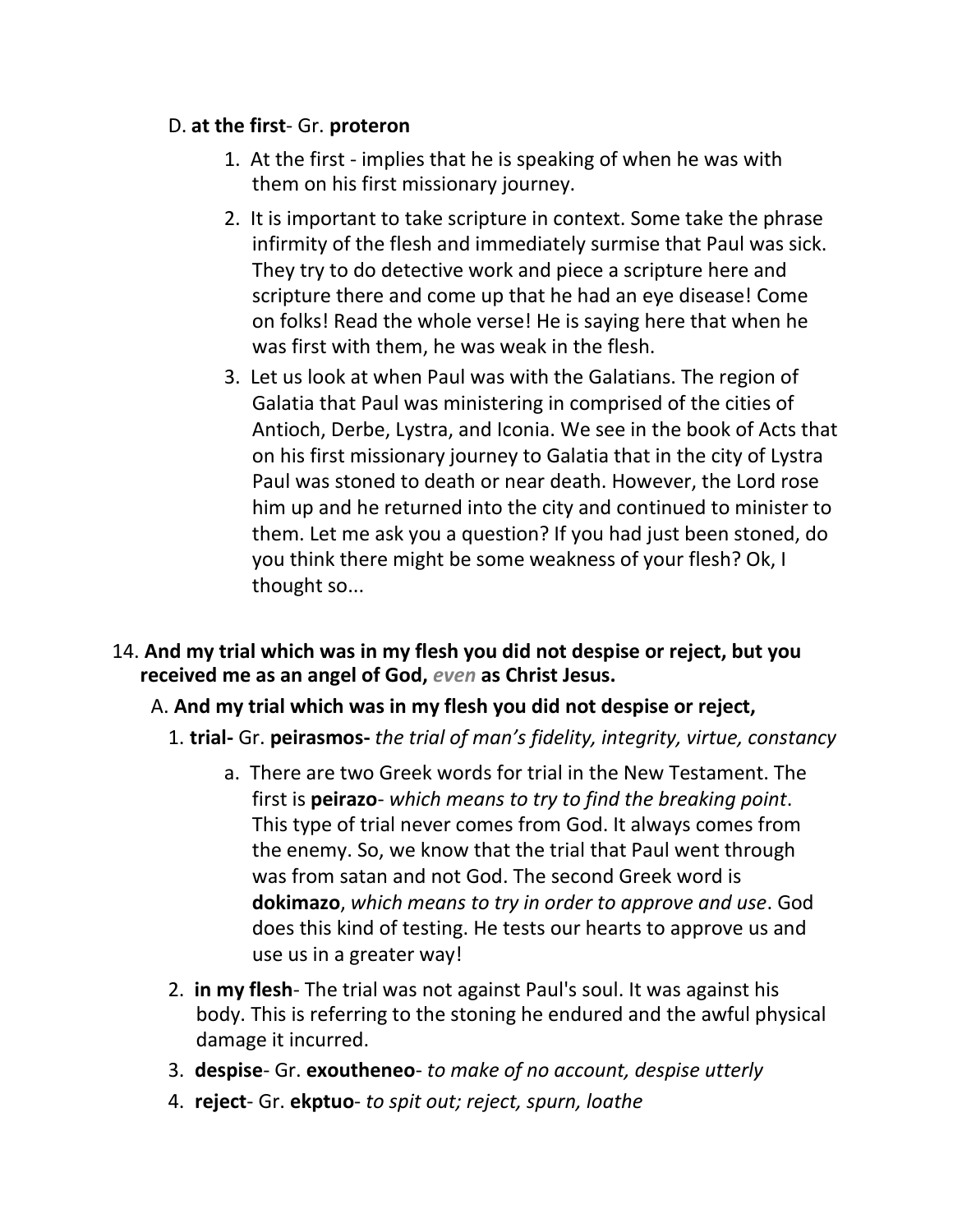- B. **but you received me as an angel of God,**
	- 1. **received dechomai** *to take with the hand; to receive or grant access to, a visitor, not to refuse intercourse or friendship; of the thing offered in speaking, teaching, instructing*
	- 2. **angel of God aggelos theos** *messenger of God*
		- a. They received Paul as a messenger of God, even though he looked like hell after his stoning!

#### C. **even as Christ**

- 1. It is important to note that when we represent Christ, if people receive us or reject us that they are not really receiving us or rejecting us. They are receiving or rejecting Christ Himself. Matt. 10:40
- 15. **What then was the blessing you** *enjoyed?* **For I bear you witness that, if possible, you would have plucked out your own eyes and given them to me.**

#### A. **What then was the blessing you enjoyed?**

- 1. **blessing you enjoyed** Gr. **makarismos** *declaration of blessedness, to utter a declaration of blessedness upon one, to pronounce one blessed*
	- a. This happened to Jesus! They all shouted, 'blessed is He who comes in the name of the Lord!' Matt. 21:9 Then three days later they shouted, 'crucify Him, crucify Him!' Mark 15:14 It happened because Jesus told them the truth - all the truth - even the truth they did not want to hear.
	- b. This was happening to Paul now! This was happening because Paul was telling them the truth - all the truth - even the truth they did not want to hear.
	- c. People can be very fickle! As a minister if you do not let the praise of men get to your heart, then it is easier not to let their criticism get to your heart as well.
	- d. It is amazing how a crowd of people can be so easily swayed and moved by good oration, no matter if it is based in truth or not. If you use flattery and eloquent passionate speech you can get a crowd on your side. Just look at Hitler! Do not just go with a crowd. Be more noble than that! Do not just oooh and aaah with the crowd. Be more noble than that. Be noble enough to check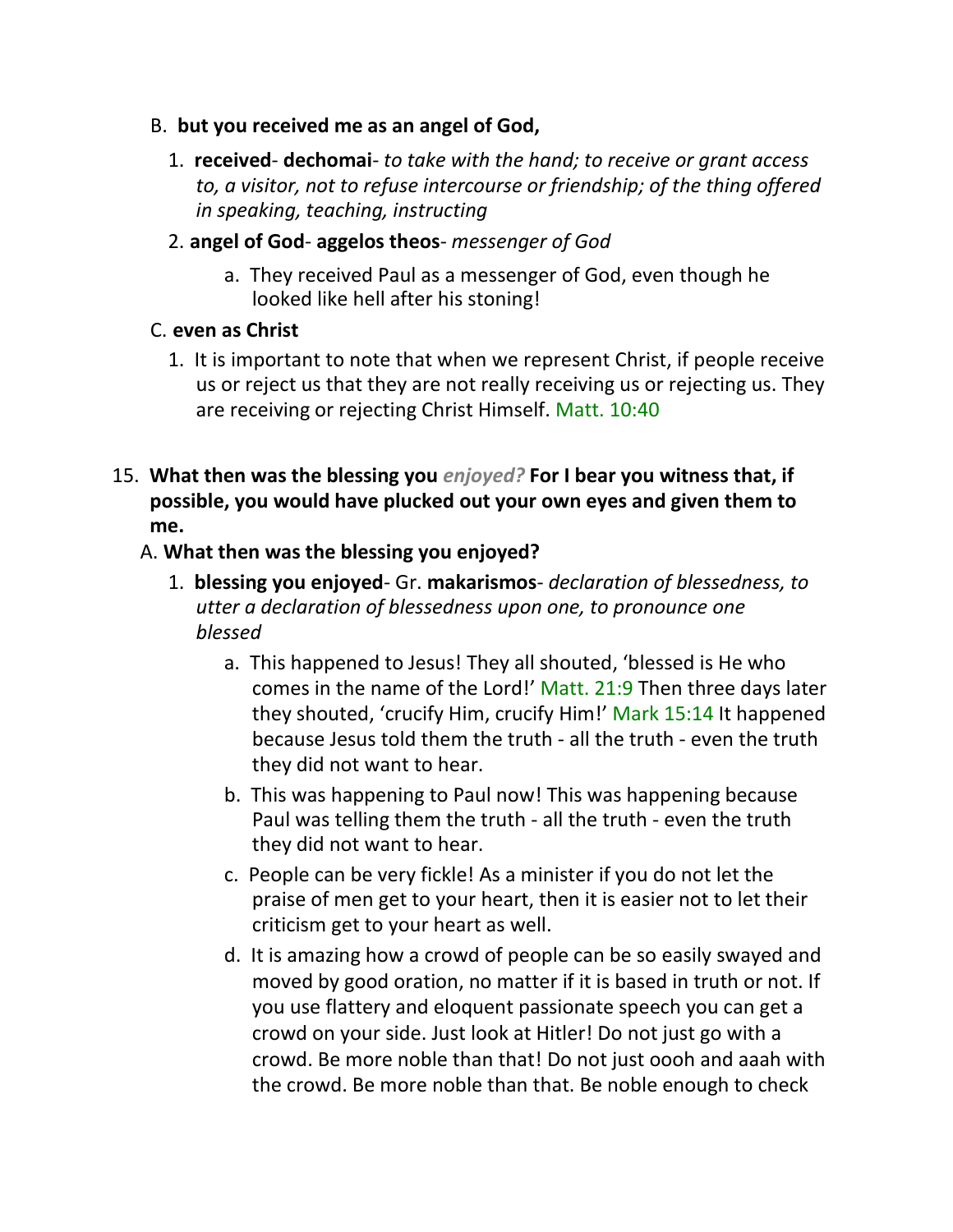up what is being taught with the Word of God. Do not be like a baby bird with your mouth wide open ready for just anything to drop in.

#### B. **For I bear you witness that,**

- 1. **bear you witness** Gr. **martureo** *to be a witness to give (not to keep back) testimony, to affirm that one has seen or heard or experienced something.*
- C. **if possible, you would have plucked out your own eyes and given them to me.**
	- 1. **plucked out** Gr. **exorusso-** *to dig out, to pluck out (the eyes)*
		- a. Here we have another piece of detective work people have used to say Paul had an oozing seeping eye disease. Poor ol' Paul!
		- b. Let us go back and look at context. He said that he had this infirmity in his physical body when he preached to them the first time, he ministered to them. We saw that in the book of Acts that Paul was stoned during this time. If you are tied to a stake, without being able to shield your face, do you not think that Paul took some stones to the face? Do you not think that his face and eyes might have been swollen? He might not have been able to see at that point?
		- c. Another thing we need to think about here is that this phrase could have just been a figure of speech to convey the eagerness that the Galatians had towards Paul. There is no need at all to impose an eye disease on Paul. You would not like someone to impose an eye disease needlessly on you, would you? Thought not…

## 16. **Have I therefore become your enemy because I tell you the truth?**

- A. **enemy** Gr. **echthros** *hostile, hating, and opposing another*
	- 1. If you speak the truth to someone sometimes, they will see you as an enemy, however, the truth is their enemy and not you.
- B. **tell you the truth-** Gr. **aletheueo** *to speak or tell the truth; to teach the truth*
	- 1. If you tell people, the truth in love sometimes they will treat you as an enemy.
	- 2. Some will hate you if you tell them the truth. 1 Kings 22:8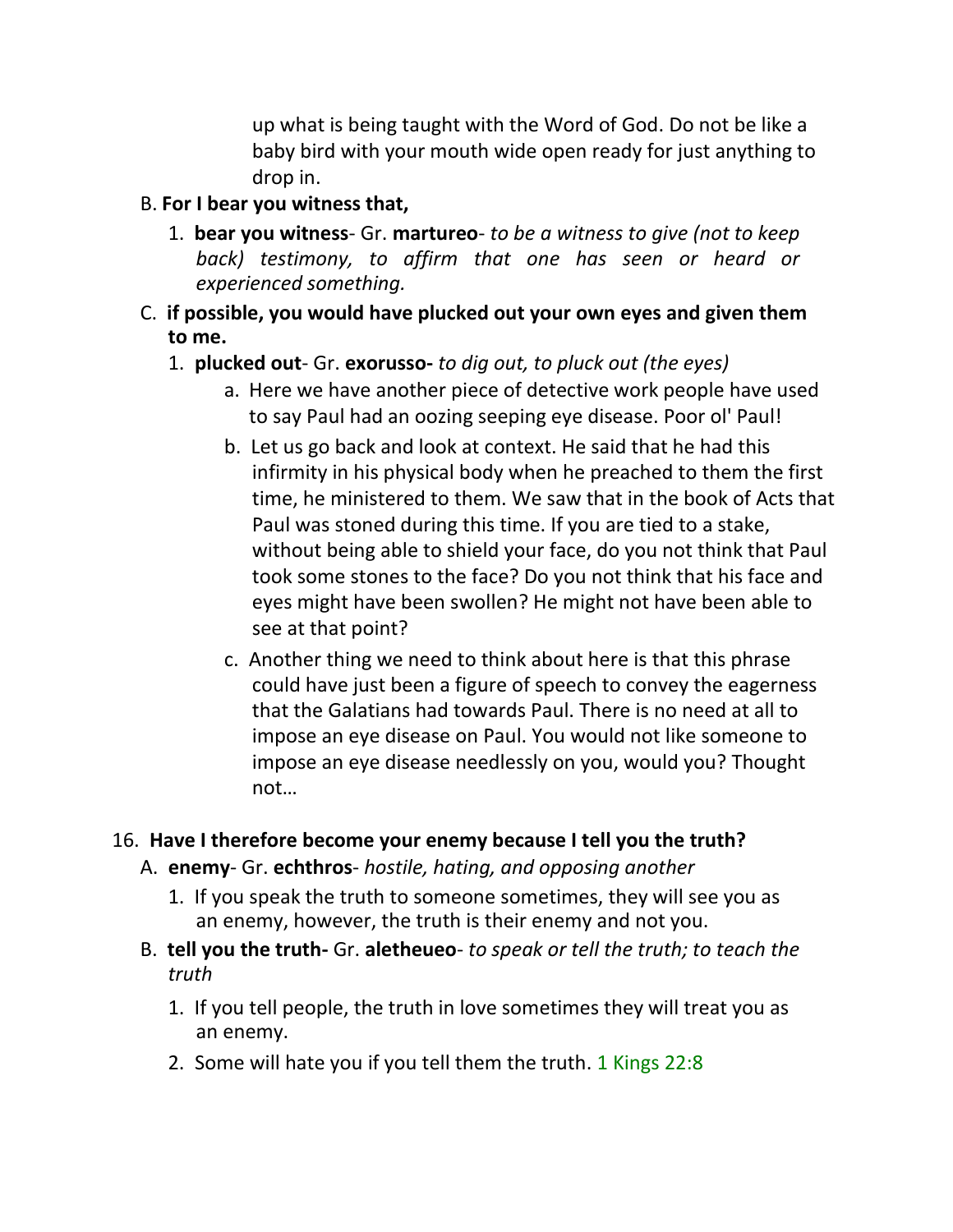- 3. However, if we love others, we need to tell them the truth in love and tact. If you do not bring correction to someone who you have relationship with or have authority over, then it means you hate them. Prov. 13:24
- 17. **They zealously court you,** *but* **for no good; yes, they want to exclude you, that you may be zealous for them.**
	- A. **They zealously court you,**
		- 1. **zealously court-**Gr. **zeloo** *to burn with zeal; to be heated or to boil with envy, hatred, anger; to desire earnestly, pursue*
	- B. **but for no good**
		- 1. **good** Gr. **kalos-** *what is beneficial, noble, and honorable*
			- a. The Judiazers pursuit of the Galatians was not for their benefit. Neither was it with noble or honorable intentions. They wanted skins on their religious belt. They wanted to look good. They wanted to make a good show of the flesh. Gal. 6:12-13
			- b. We need to be careful in how we approach evangelism. Many see getting people to say the sinner's prayer as notches on their evangelistic belt. They really do not care about the people. They care about the achievement in their zealous drive for recognition from God and others. They did not serve the Lord Jesus Christ but their own desires. Phil. 2:21

## C. **yes, they want to exclude you,**

- 1. **exclude** Gr. **ekkleio** *to shut out, to turn out of doors to prevent the approach of one*
	- a. The Judiazers would tell the Galatians that if they wanted to be saved and blessed that they had to follow them and no one else.
	- b. If you are in a church where the pastor tells you that their church is the true church and that if you leave you will be cursed, then you are being lied to and manipulated. Do not walk away from the church...RUN! Do not allow fear of being punished stop you! That is a bunch of G-A-R-B-A-G-E!
	- c. Pastors out there- please listen- the people are not your people! The sheep are not your sheep! They belong to Jesus! You are not to be lords over God's heritage, but examples to the flock. 1 Pet. 5:3 Do not tell them that they should not listen to other ministers, visit other churches, or go to different conferences.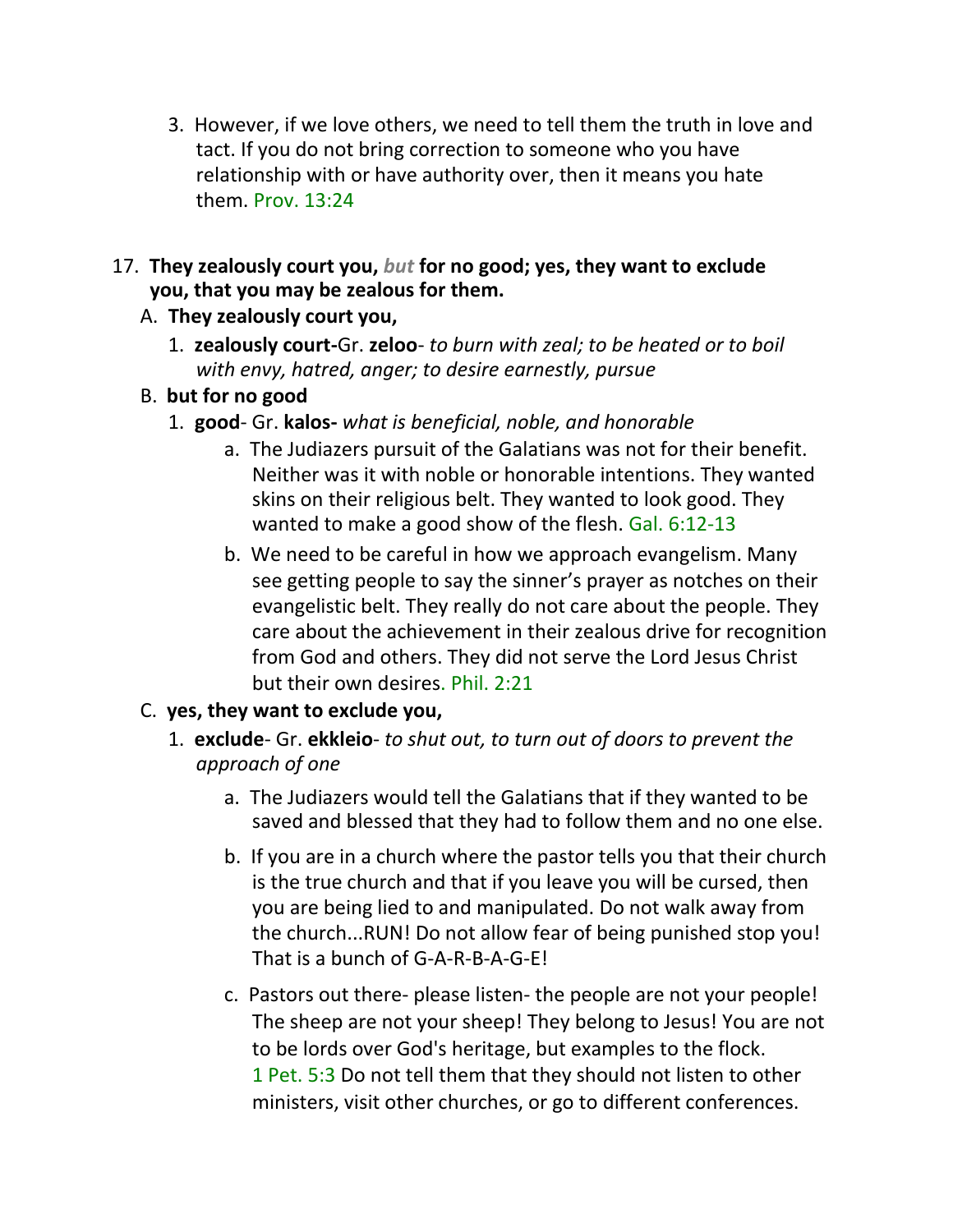You do need to teach them the Word well so that they will have discernment when they do visit other places and listen to other people.

## D. **that you may be zealous for them**

- 1. **zealous** Gr. **zeloo**
	- a. Often times when a young man courts a woman, he will say things and do things that he really does not normally do. He is not doing them out of his heart. He is saying and doing them out of a desire to win the girl. After he gets the girl to say "I do" the sweet things he was saying and doing ends. It was all a show to impress and to win her over. This is the same with these Judiazers. They were courting the Galatians. They were showing them a lot of attention and flattering them. They were grooming them and once they bought into subjection, the Judiazers would throw them into a ditch and move on.
	- b. On a side note: Ladies, if a guy is super sweet in what He says and does; you need to be extra careful. You need to see that guy for at least a year before you make a lifelong decision to marry him. No one can put up an act for a year. Too often ladies are flattered by all the sweet things a handsome young guy says and does and blindly follows after him, often to their own harm and misery. The Galatians were blindly following the Judiazers to their own harm and misery.
- 18. **But it is good to be zealous in a good thing always, and not only when I am present with you.**
	- A. **But it is good to be zealous in a good thing always,**
		- 1. **good** Gr. **kalos-** *beneficial, noble, honorable*
		- 2. **zealous** Gr. **zeloo** *to be the object of the zeal of others, to be zealously sought after*
		- 3. **good thing** Gr. **kalos**
			- a. Pastors- There are many good ministries out there that genuinely want to bless and help people. They have great intentions that would be a blessing to those in your church. Stop being jealous of other ministries. Teach the people well and let them go! There are some ministries out there which have an aspect that those in your care need that are not getting from your church. Let them go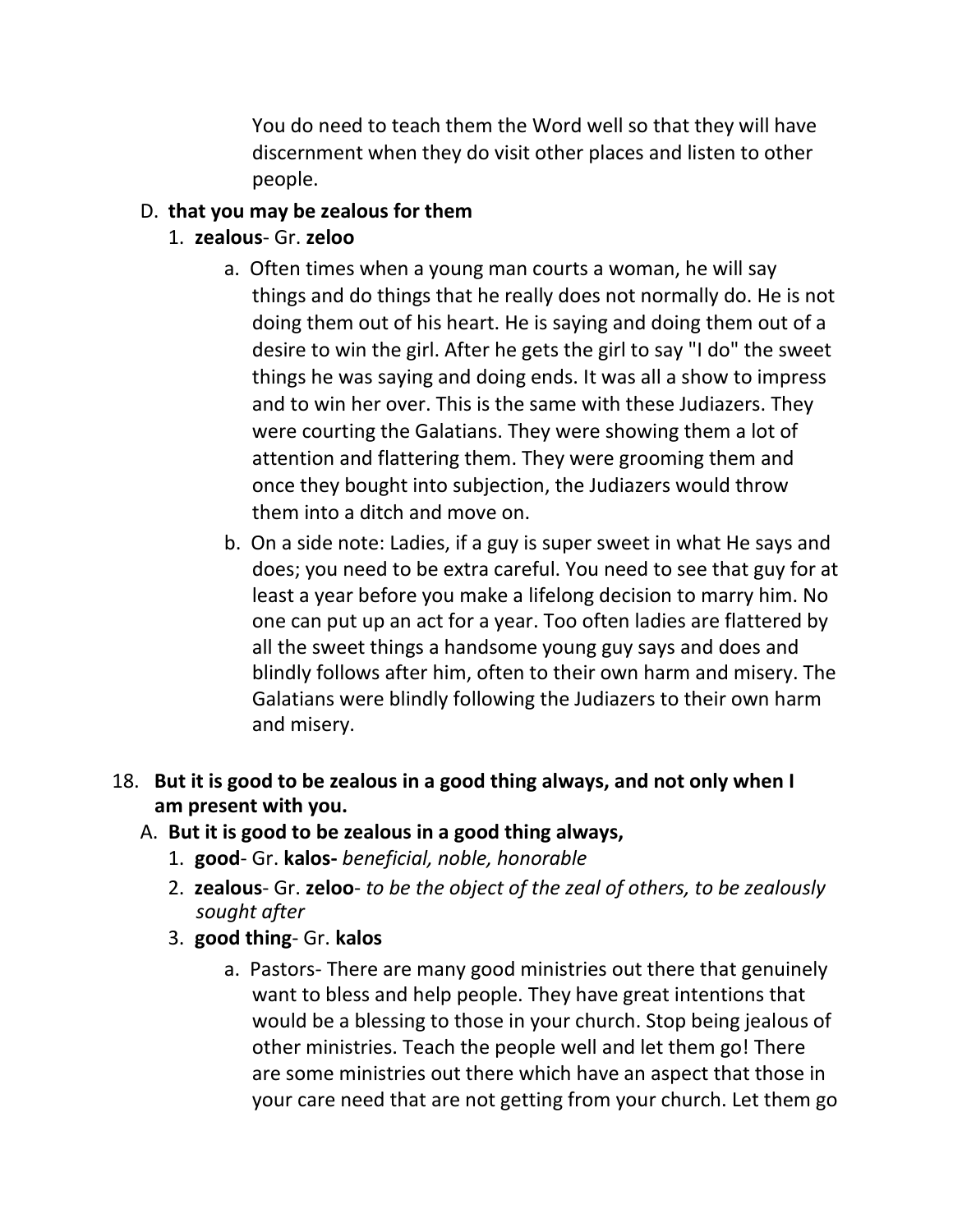and get what they need. Do not be afraid of losing your sheep. THEY ARE NOT YOUR SHEEP! THEY ARE JESUS' SHEEP! Many pastors are afraid of the sheep straying off into error. Teach them the Word and trust the Holy Spirit and the Great Shepherd of the Sheep within them will guide them and lead them. If they leave your fold, then pray for them and bless them. God will send you others. If some stray off but they are supposed to be in your fold, God will lead them back. Trust God!

## B. **and not only when I am present with you.**

- 1. Paul was not addressing the Galatians because he was jealous. He was warning them of great danger.
- 2. Some pastors keep a very close eye on their sheep and do not trust them to get out of their sight. You need to take care of the sheep entrusted to you, but then hand them over to the grace of God when they leave the church service. Let them have freedom to seek God for themselves and try new things. It is just like with teenagers. If you never let them experiment in life, then they will be hampered later on.
- 3. In balance to this, if a pastor sees a sheep going astray after something dangerous, it is his responsibility to warn that sheep. He cannot make the sheep do anything, but he can counsel, advise, and even warn.

# 19. **My little children, for whom I labor in birth again until Christ is formed in you**

## A. **My little children,**

- 1. **My little children** Gr. **teknion** *a little child; an infant, that is, (plural figurative) darlings; in the NT used as a term of kindly address by teachers to their disciples*
	- a. Paul was the one who lead these Galatians to Christ. He was a spiritual father to them. They were like his own children.
- B. **for whom I labor in birth again until Christ is formed in you**
	- 1. **labor in birth** Gr. **odino** *to feel the pains of childbirth, to travail*
		- a. Just as in giving birth, so it is with discipling young believers- it is painful at times!
		- b. Raising kids can be painful at times.
		- c. One of the ways we labor in regards to young Christians is in prayer. Col. 4:12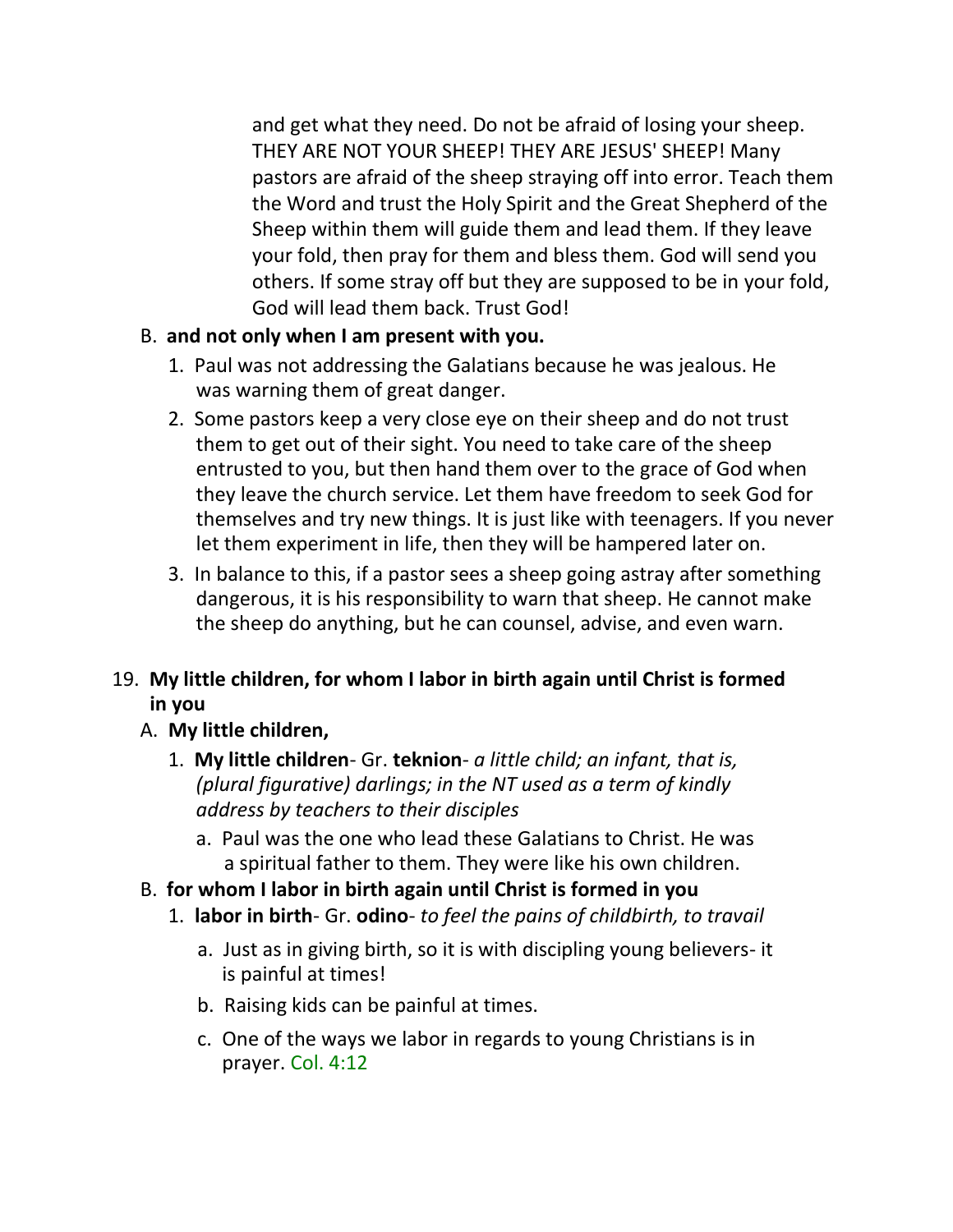- 2. **formed** Gr. **morphoo** *to be transformed, to take on an outward form that is indicative of one's inner nature.*
	- a. The Christian is not called to mere change. They are called to transformation! What is the difference? Religion is a call for man to change his ways. However, in grace we are called into transformation from the inside out. When we got saved, we were born again in our spirit. In our spirit we have the spiritual DNA of Jesus! When we renew our mind to our identity in Christ and draw upon the grace of God in us, then we will outwardly be transformed much like a butterfly does!
	- b. Trying to become what you already are is a big hindrance to becoming what you are outwardly! We need to renew our minds to who we are in Christ and we then will become that in our outward appearance. This will occur through revelation of the Holy Spirit through the Word of God and our faith.
	- c. Our Christian call is not to change, but to be conformed to Christ. Rom. 8:29
- 20. **I would like to be present with you now and to change my tone; for I have doubts about you.**
	- A. **I would like to be present with you now and to change my tone;**
		- 1. **to be present** Gr. **pareimi** *to be by, be at hand, to have arrived, to be present*
			- a. Paul is going off about what he has heard about the Galatians. He wished he was there to see them in person, hear from them, and look them in the eyes.
		- 2. **my tone** Gr. **phone** *a voice of the sound of uttered words; speech*
	- B. **for I have doubts about you.**
		- 1. **doubts** Gr. **aporeo** *to be without resources, to be in straits, to be left wanting, to be embarrassed, to be in doubt, not to know which way to turn, to be at a loss with one's self, be in doubt; not to know how to decide or what to do, to be perplexed*
			- a. Paul was perplexed not knowing what to do to get the Galatians to turn around. He did the best thing he could- He taught them from the Word of God in this letter. The Spirit of God works in conjunction with the Word of God taught. All Scripture is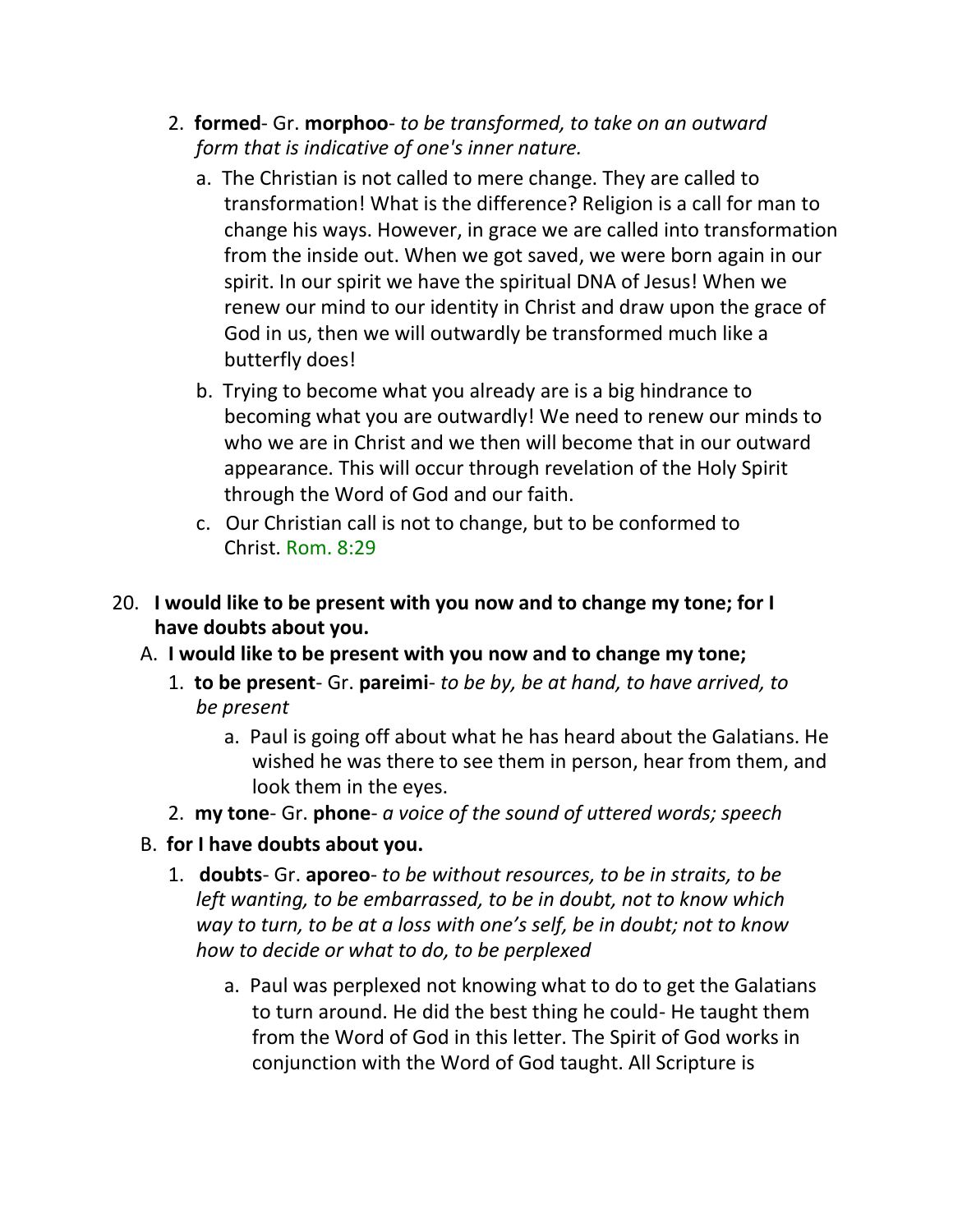profitable for teaching, reproof, correction, and instruction in righteousness.

b. Pastors - the best thing you can do for those who seem to be going off the rails is to keep teaching them the Word of God and loving them. The Word of God will teach, rebuke, correct, and instruct them.

#### 21. **Tell me, you who desire to be under the law, do you not hear the law?** A. **Tell me,**

#### 1. **tell**- Gr. **lego**- *to say, to speak to teach*

a. Since the Judiazers taught that their message was more advanced than Paul's, Paul wanted the Galatians to teach him a lesson in the law.

#### B. **you who desire to be under the law,**

1. **desire**- Gr. **thelo**- *to will, have in mind, intend to be resolved or determined, to purpose to desire, to wish to love to take delight in, have pleasure*

#### 2. **under the law**

a. This means under the governance of.

#### C. **do you not hear the law**

#### 1. **hear the law**

- a. Those that live under and preach the law do not understand the law! 1 Tim. 1:7
- b. The law teaches perfect obedience or death! Those that try to live under the law do not understand this. They think they can try their best or just keep the most important rules in their eyes and be right with God. Oh no! You must keep all 613 commands of the law, perfectly and consistently just to stay alive! Gal. 3:10, James 2:10 God has taken the temple away which makes keeping all 613 commands an impossibility even if you tried. Some of the laws included coming to the temple in Jerusalem and offering sacrifices.
- c. Those that preach the law desire to uphold the holiness of God. However, in their breaking of the law they dishonor God's holiness! God's holiness is upheld by and in perfection. Jesus upheld God's holiness and by our faith in His finished work we uphold it in Him!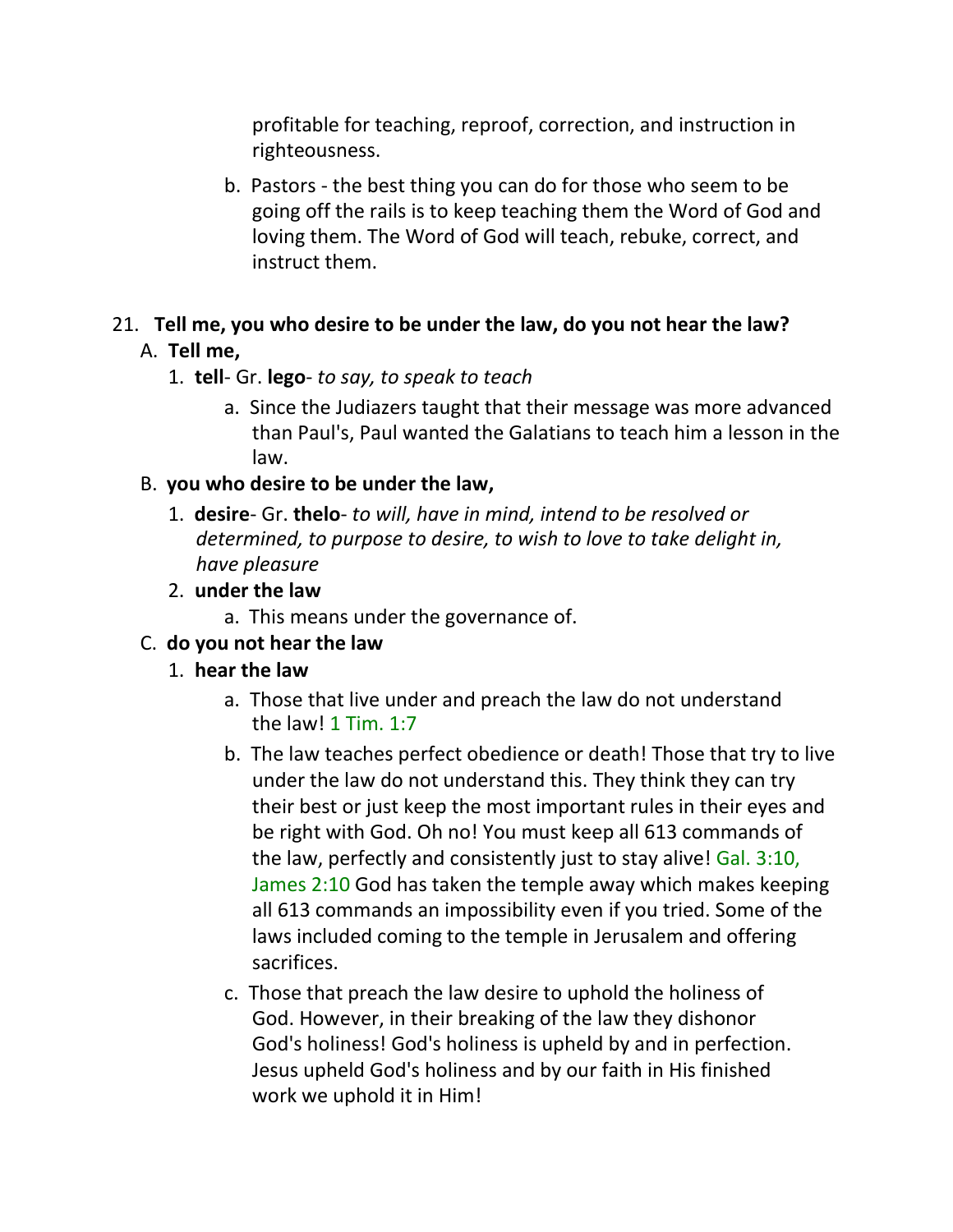- d. Those that preach the law actually oppose themselves. They are preaching their own sentence of guilt! 2 Tim. 2:25
- 22. **For it is written that Abraham had two sons: the one by a bondwoman, the other by a freewoman.**
	- A. **For it is written that Abraham had two sons:**
		- 1. **Abraham-** Gr. *Father of a multitude*
			- a. Abraham was called by God "the Father of a multitude" before he even had any children. God always calls forth our potential and who He sees us as.
			- b. All the things the Word of God says about us in Christ are God calling forth our potential and who He sees us as in our spirit.
			- c. We need to call ourselves what God calls us- righteous, holy, healed, prosperous, loved, redeemed, etc...
			- d. Abraham is a father to us- a pattern of faith that we are to follow.
		- 2. **sons** Gr. **huios** *legal adult sons*
	- B. **the one by a bondwoman,**
		- 1. **bondwoman** Gr. **paidiske** *a maid-servant, a young female slave; a maid servant who has charge of the door*
			- a. The bondwoman Paul is talking about here is Hagar.
			- b. Paul will refer to Hagar as symbolic of the Law. Gal. 4:25 We see the Greek word for bondwoman means *a maid servant who was in charge of the door.* The law was a jailer, keeping everyone locked up until Christ came. Gal. 3:23 Christ is the door of salvation. John 10:9 Christ came and fulfilled the law and then unlocked the door of salvation. We all can now exit out of the prison of shame, sin, condemnation, and death and enter into righteousness and everlasting life! The law was in charge of the door until Christ came and opened it. When Jesus fulfilled the law, it moved out of the way to let those in prison free!

# C. **the other by a freewoman**

- 1. **freewoman-** Gr. **eleutheros** *freeborn in a civil sense, one who is not a slave, free, exempt, unrestrained, not bound by an obligation*
	- a. The freewoman is Sarah.
	- b. Sarah stands for the church that is saved by grace. Gal. 4:26-27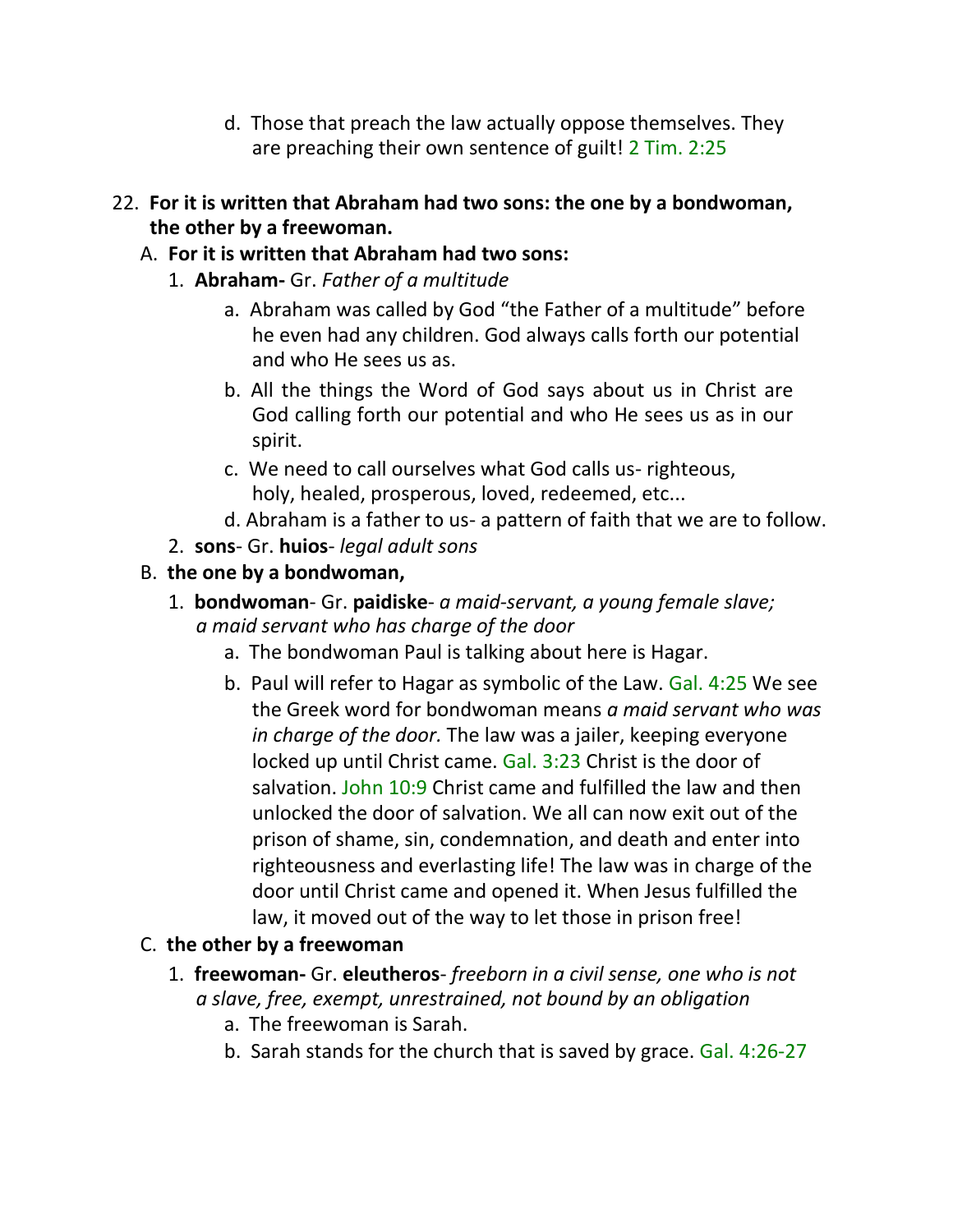- c. Those that are set free by grace do not live under obligation or slavery, but by the inner promptings of love and the Holy Spirit.
- 23. **But he** *who was* **of the bondwoman was born according to the flesh, and he of the freewoman through promise,**
	- A. **But he who was of the bondwoman was born according to the flesh,**
		- 1. **He was of the bondwoman**
			- a. Ishmael
			- b. All the concoctions of our flesh will only give birth to Ishmaels.
		- 2. **Born according to the flesh**
			- a. According to the scheming of Sarah and Abraham- Gen. 16:1-3
	- B. **and he of the freewoman through promise**
		- 1. **He of the freewoman**
			- a. Isaac- *means laughter*
		- 2. **through promise**
			- a. God promised Abraham and Sarah that Isaac would be born when naturally it was impossible. Gen. 21:1-2 They believed the promise. Rom. 4:18-21
			- b. We will not have joy by what we produce by our flesh. We will have joy in seeing the promises of God fulfilled in our lives.
- 24. **which things are symbolic. For these are the two covenants: the one from Mount Sinai which gives birth to bondage, which is Hagar—**
	- A. **which things are symbolic**
		- 1. **symbolic** Gr. **allegoreo** *to speak allegorically or in a figure*
			- a. The Old Testament was types, shadows, and allegories. This was to teach us today. 1 Cor. 10:11
	- B. **For these are the two covenants**
		- 1. **two covenants** Gr. **duo diatheke**
			- a. The Abrahamic Covenant [grace] and the Mosaic Covenant [Law]
	- C. **the one from Mount Sinai which gives birth to bondage**
		- 1. **Mount Sinai-** *means mountain of thorns*
			- a. Thorns speak of cursing. Gen. 3:18 All those under the works of the law are under a curse. Gal. 3:10
		- 2. **bondage** Gr. **douleia** *slavery*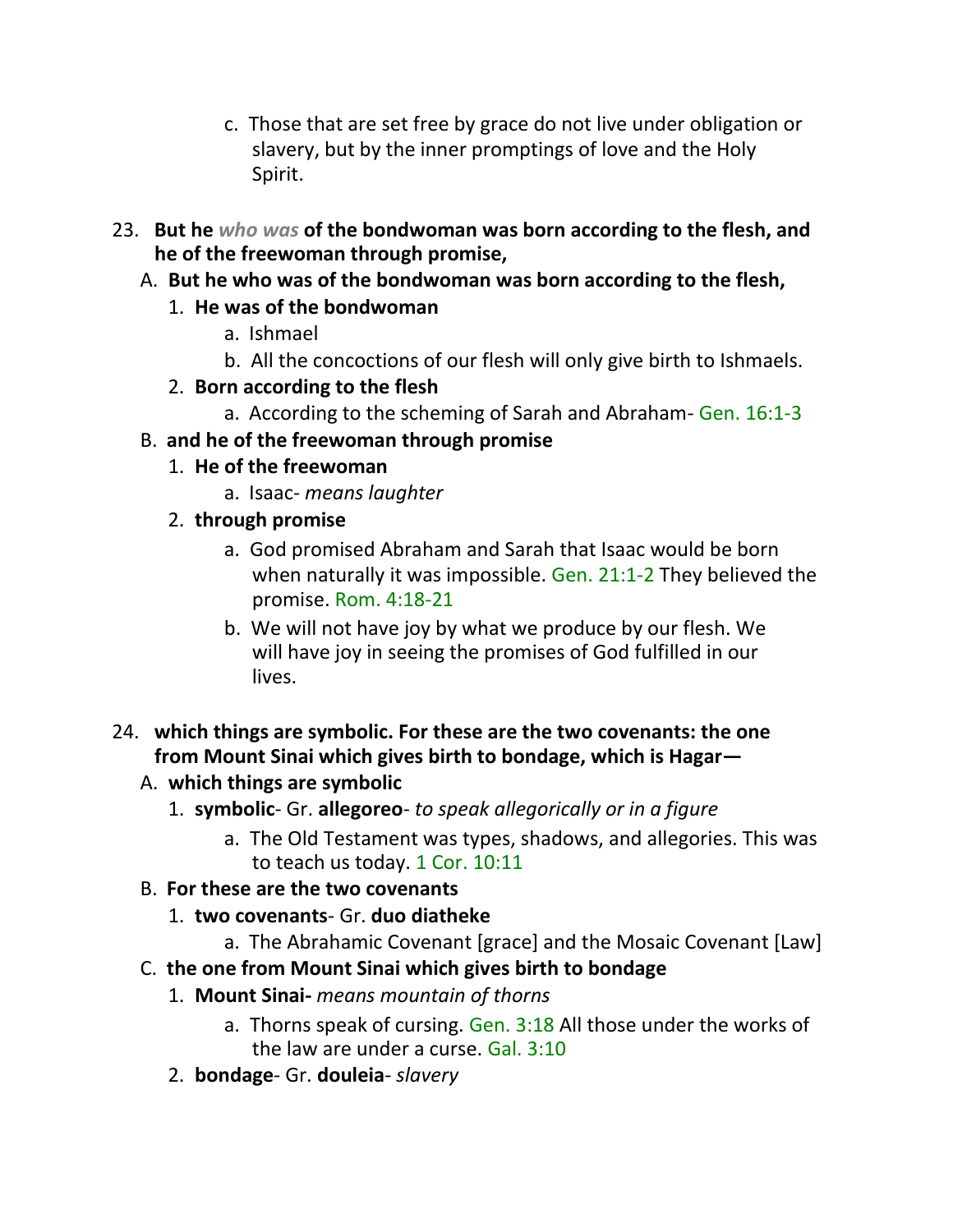### D. **which is Hagar**

- 1. **Hagar** *means one that fears and runs away*
	- a. Living under the law will make you fearful of God and you will stay away from Him. This is because you will fear punishment because of your guilt for breaking His law. Ex. 20:21
	- b. Grace will draw you close to God with full assurance that all your sins have been paid for by the blood of Christ and that God will remember them no more! Heb. 7:19, Heb. 10:22
- 25. **for this Hagar is Mount Sinai in Arabia, and corresponds to Jerusalem which now is, and is in bondage with her children—**

### A. **for this Hagar is Mount Sinai in Arabia,**

- 1. **Mount Sinai in Arabia**
	- a. Paul spent significant time in Arabia after his conversion. I believe the Lord led him to Mount Sinai to teach about the true significance of the law.

### B. **and corresponds to Jerusalem which now is,**

- 1. **Jerusalem which now is**
	- a. At the time of this writing the temple, priesthood, and sacrifices were still operating fully in Jerusalem. Jerusalem was given over to the darkness of religion.

## C. **and is in bondage with her children**

- 1. **children** Gr. **teknon** *offspring, in the NT, pupils or disciples are called children of their teachers, because the latter by their instruction nourish the minds of their pupils and mold their characters.*
	- a. These were the children of the law and bondage. They received religious instruction that molded their characters and made them slaves.

## 26. **but the Jerusalem above is free, which is the mother of us all.**

## A. **but the Jerusalem above is free,**

- 1. This is the heavenly New Jerusalem, which speaks of the church. Rev. 21:2 The church is those saved by grace and live by grace.
- 2. The church is free from the Mosaic code. The church is free from sin. The church is free from condemnation. The church is free from death. The church is set free from living by will-power. The church was set free by Christ's finished redemptive work. John 8:36 The church now lives by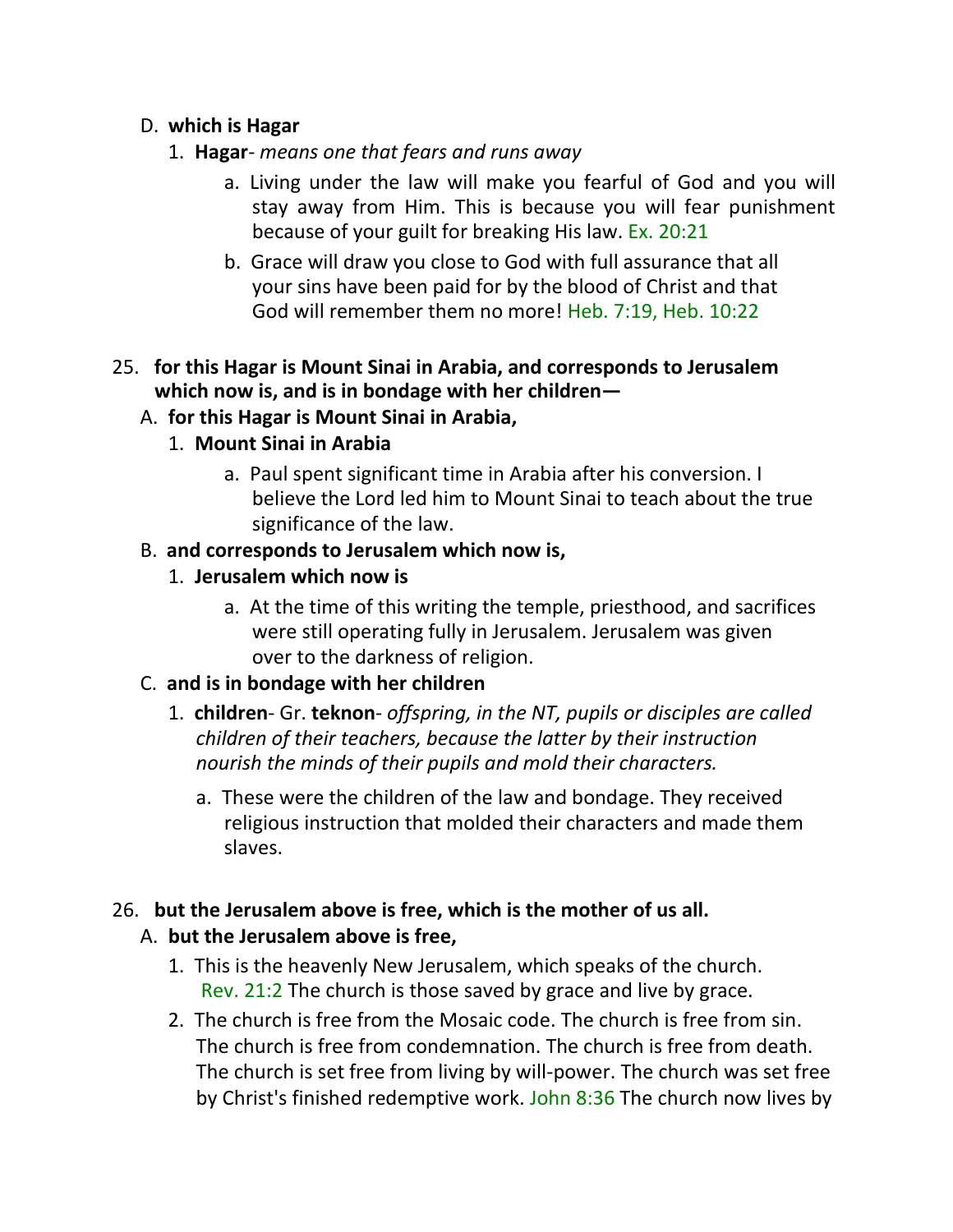higher laws which are the law of love, the law of faith, and the law of the Spirit of Life in Christ Jesus. We live in freedom by the power of the Holy Spirit working in us and through us by faith.

### B. **which is the mother of us all.**

1. **mother of us all**- all Christians.

## 27. **For it is written: "REJOICE, O BARREN, YOU WHO DO NOT BEAR! BREAK FORTH AND SHOUT, YOU WHO ARE NOT IN LABOR! FOR THE DESOLATE HAS MANY MORE CHILDREN THAN SHE WHO HAS A HUSBAND."**

- A. **For it is written:**
	- 1. Is. 54:1
- B. **Rejoice, O barren,**
	- 1. **rejoice** Gr. **euphraino** *to be delighted with a thing, be glad*
	- 2. **barren** Gr. **steiros** *hard, stiff; dried up; of woman who does not conceive*
		- a. Why would one be delighted and glad that they were barren? It is because, that when fruitfulness comes, then it will be totally of God's doing and He gets the glory!
		- b. Paul came to the conclusion that he would boast in his weaknesses so that the power of Christ might tabernacle on him. 2 Cor. 12:10
		- c. When we prove to ourselves that we cannot produce for God, then God can step in and bring forth what we have failed to bring after many attempts. Without a doubt it must be God who did it!
		- d. Are you delighted that God gets all the credit in your life or does that irk you some? We must circumcise our heart in regards to the desire for receiving the credit and glory for the good things in our lives. Even if those things came seemingly as a result of our effort or ability, we must realize that the strength and ability did not originate with ourselves, but with God. Therefore, He receives the credit and glory! We are the happiest when we glorify God instead of ourselves. It just nourishes our heart when our Creator is glorified. We were made to glorify God and not ourselves.
		- e. It must be noted here that all the Patriarchal women were barren in the natural- Sarah, Rebecca, and Rachel. They were all made to have children by the gift of God's grace and miracle power.

## C. **You who do not bear**

1. **bear-** Gr. **tikto-** *give birth*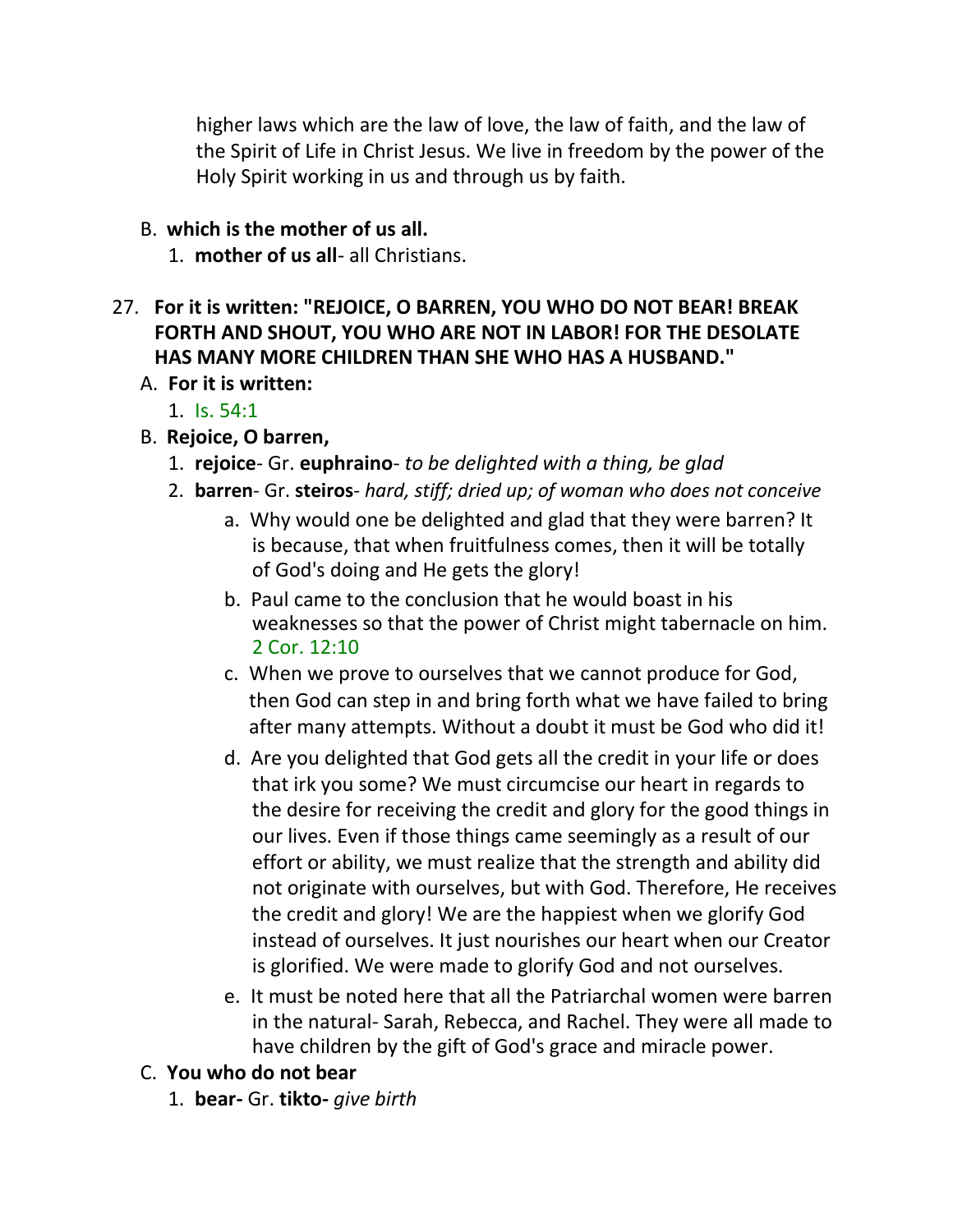### D. **break forth and shout**

- 1. **break forth** Gr. **rhegnumi** *to break forth into joy, used of infants or dumb persons beginning to speak*
	- a. When we seem to not be able to break through, we can always break out in praise, which will lead to our breakthrough!
- 2. **shout** Gr. **boao** *to speak with a loud strong voice*
	- a. Even in our weakness we can still have a loud strong voice in praise to God for His power and strength!

## E. **you who are not in labor**

- 1. **labor** Gr. **odino** *to feel the pains of childbirth, to travail*
	- a. What we produce for God does not come by the straining efforts of our flesh, but by the reception of a gift!

### F. **for the desolate has many more children than she who has a husband.**

- 1. **desolate** Gr. **eremos** *solitary, lonely, desolate; used of persons deserted by others, deprived of the aid and protection of others, especially of friends, acquaintances, kindred*
- 2. **children** Gr. **teknon** *offspring*
	- a. The heavenly Jerusalem- the church will have many more members than the Jewish nation which the law was given to. The stars of heaven will outnumber the grains of sand. Gen. 22:17
- 3. **husband** Gr. **aner**

#### 28. **Now we, brethren, as Isaac** *was,* **are children of promise.**

#### A. **Now we, brethren**

- 1. fellow believers- Christians
- B. **As Isaac was,**
	- 1. Isaac was a product of God's grace and miracle working power and not the effort and produce of the flesh.

#### C. **are children of promise**

- 1. We became the children of God by the promise that is in Christ Jesus. John 3:16; Gal. 3:29; Rom. 9:8
- 2. We became the children of God not by effort but by the grace and miracle working power of God in the new creation.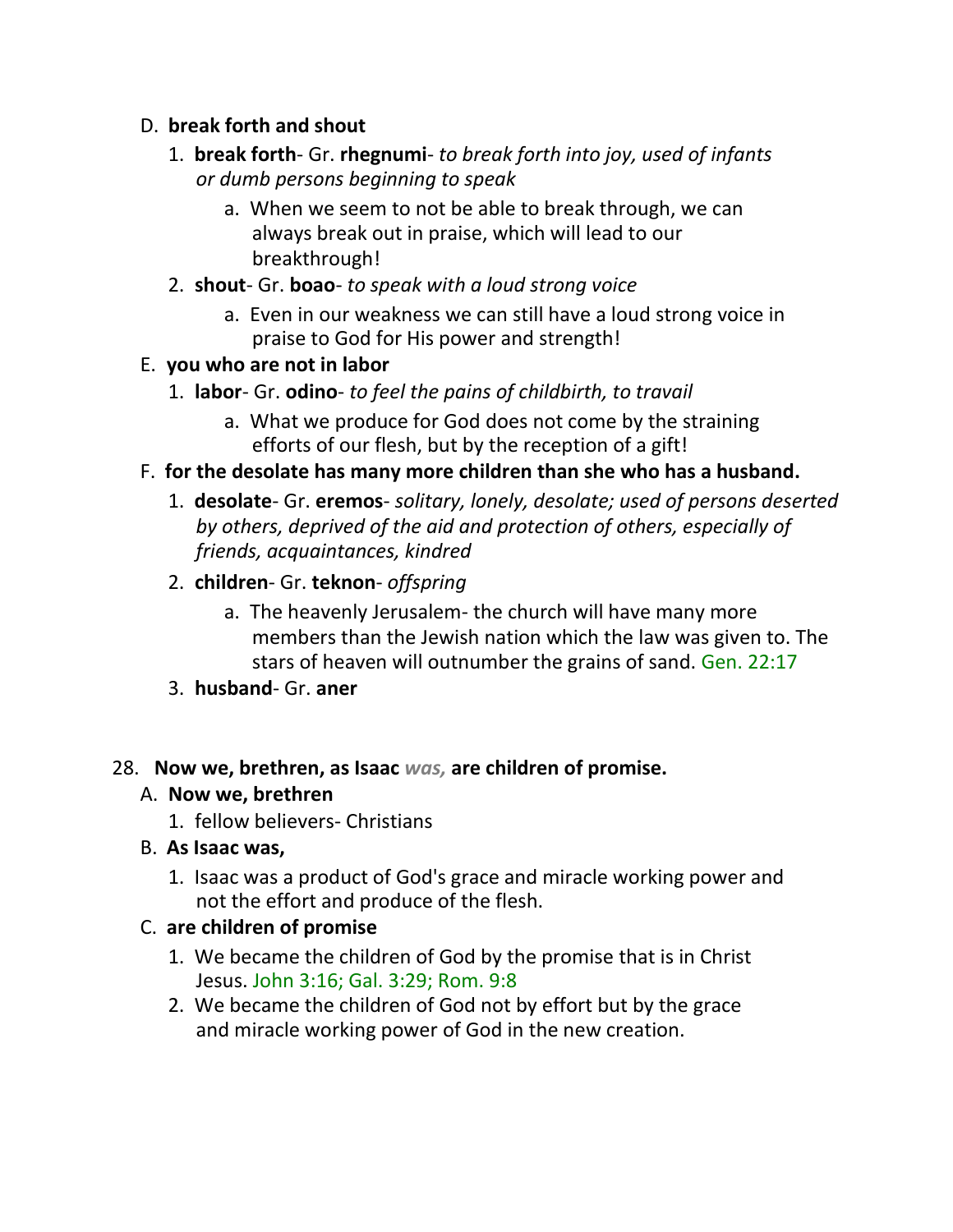- 29. **But, as he who was born according to the flesh then persecuted him** *who was born* **according to the Spirit, even so** *it is* **now.**
	- A. **But as he who was born according to the flesh then persecuted him who was born according to the Spirit,**
		- 1. Those who are of the flesh have always been the greatest persecutor of those who are born again by grace. Gen. 21:9
		- 2. Religion has always been the biggest hindrance to the gospel, not blatant sinners.
		- 3. Our flesh is opposed to our spirit, and our spirit is opposed to our flesh. Gal. 5:17 Our flesh is religious, but our spirit is born out of grace.
	- B. **even so it is now**
		- 1. This is true today. Religion is the greatest persecution of true believers today in the world. Christians are being persecuted wherever religion and legalistic works are preached in the world. Today, Islam is a major persecutor of Christians.

## 30. **Nevertheless what does the Scripture say? "CAST OUT THE BONDWOMAN AND HER SON, FOR THE SON OF THE BONDWOMAN SHALL NOT BE HEIR WITH THE SON OF THE FREEWOMAN."**

## A. **Nevertheless what does the Scripture say?**

- 1. Many times, this is what we must say to our situation that seems to oppose and persecute the truth of the Word of God. Often times our situation screams out that the Word of God is not true! We must say, **"Nevertheless what does the Scripture say?"**
	- a. Our finances may yell, "You are in lack!" We need to say, "Nevertheless, what does the Scripture say?" It says, "God shall supply all of my need according to His riches in Glory by Christ Jesus!" Phil. 4:19
	- b. Our body might be screaming, "You are sick!" We need to say, "Nevertheless, what does the Scripture say?" it says "By His stripes I have been healed!" 1 Peter 2:24
	- c. A habit might be boasting over us, "You are hopelessly bound!" We need to say, "Nevertheless, what does the Scripture say?" It says that "I am dead to sin and am alive to God through Christ Jesus!" Rom. 6:11